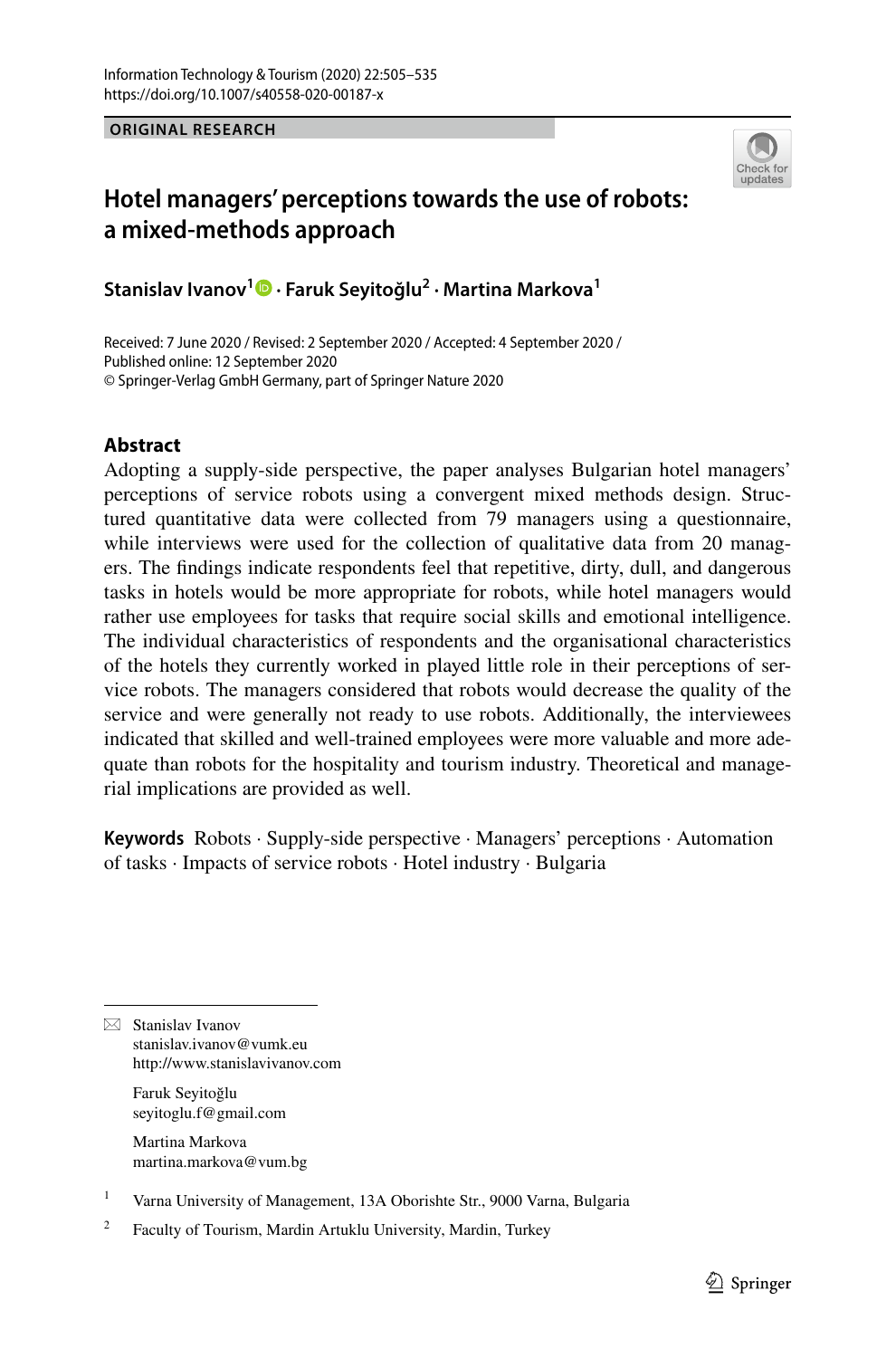### **1 Introduction**

## **1.1 Rationale**

The automation and robotisation of services is not a new phenomenon (Huang and Rust [2018,](#page-27-0) [2020](#page-27-1); Lu et al. [2020;](#page-28-0) Wirtz et al. [2018](#page-30-0)). Nearly four decades ago Collier ([1983](#page-26-0)) discussed the forthcoming automation revolution in services, including in hotels and restaurants. Although the tourism and hospitality industry was quick to introduce vending machines and self-service kiosks, it started using service robots only recently due to their costs, limited technical capabilities, and the notion that tourism is a 'people's business'. In 2015 Henn na Hotel [\(http://www.h-n-h.jp/en](http://www.h-n-h.jp/en)) made history by opening the frst "robotel" in the world in Nagasaki, Japan, and paved the way for service robots' entry into tourism and hospitality. As is the case of every innovation, the implementation of robots was difficult. In January 2019 Henn na Hotel announced that they had switched off more than half of their robots because they had created more work for the hotel employees and annoyed the guests (Bhimasta and Kuo [2019;](#page-26-1) Shead [2019](#page-29-0)). Nevertheless, the lessons learned from Henn na Hotel and other early users of robotic technologies helped the tourism and hospitality managers to get rid of the hype around service robots. Hotel managers may now have a more realistic view of what robots can do, in what way robots could be useful to their companies and customers, and understand how robots infuence hotels' competitiveness, service quality, and proftability. That is why this paper is positioned in the domain of service robots in tourism and hospitality and looks at the perceptions of hotel managers regarding the potential use of service robots in their properties.

A robot is defned as an "actuated mechanism programmable in two or more axes with a degree of autonomy, moving within its environment, to perform intended tasks" (ISO [2012](#page-27-2) n.p.). Depending on their intended use, robots are industrial and service robots. A service robot 'performs useful tasks for humans or equipment excluding industrial automation applications' (ISO [2012](#page-27-2) n.p.). Service robots are not a curiosity anymore and enter many aspects of our life (Miller and Miller [2017](#page-28-1); Nørskov [2016\)](#page-29-1). The service industries recognise their potential for delivering an automated service to increase productivity, service capacity, provide consistent service quality, improve competitiveness, to cut costs, and improve fnancial results (Belanche et al. [2020](#page-26-2); Ivanov and Webster [2019c](#page-27-3); Naumov [2019](#page-29-2); van Doorn et al. [2017;](#page-30-1) Wirtz [2019](#page-30-2); Wirtz et al. [2018](#page-30-0)). The COVID-19 pandemic forced service companies to use robots for sanitation and physical distancing as well (Seyitoğlu and Ivanov [2020](#page-29-3)).

Tourism and hospitality companies started to use robots for various tasks such as the provision of information, cleaning, room service, delivering items, serving food and drinks, entertaining guests, etc. (Collins et al. [2017;](#page-26-3) Ivanov and Webster [2019f](#page-27-4); Tuomi et al. [2020b\)](#page-29-4). Service robots find their ways into hotels (Lukanova and Ilieva [2019;](#page-28-2) Nakanishi et al. [2020\)](#page-28-3), restaurants (Berezina et al. [2019;](#page-26-4) Lee et al. [2018\)](#page-28-4), bars (Foster et al. [2013\)](#page-27-5), drone food delivery (Hwang et al. [2019](#page-27-6)), museums (Virto and López [2019](#page-30-3)), airports and other transport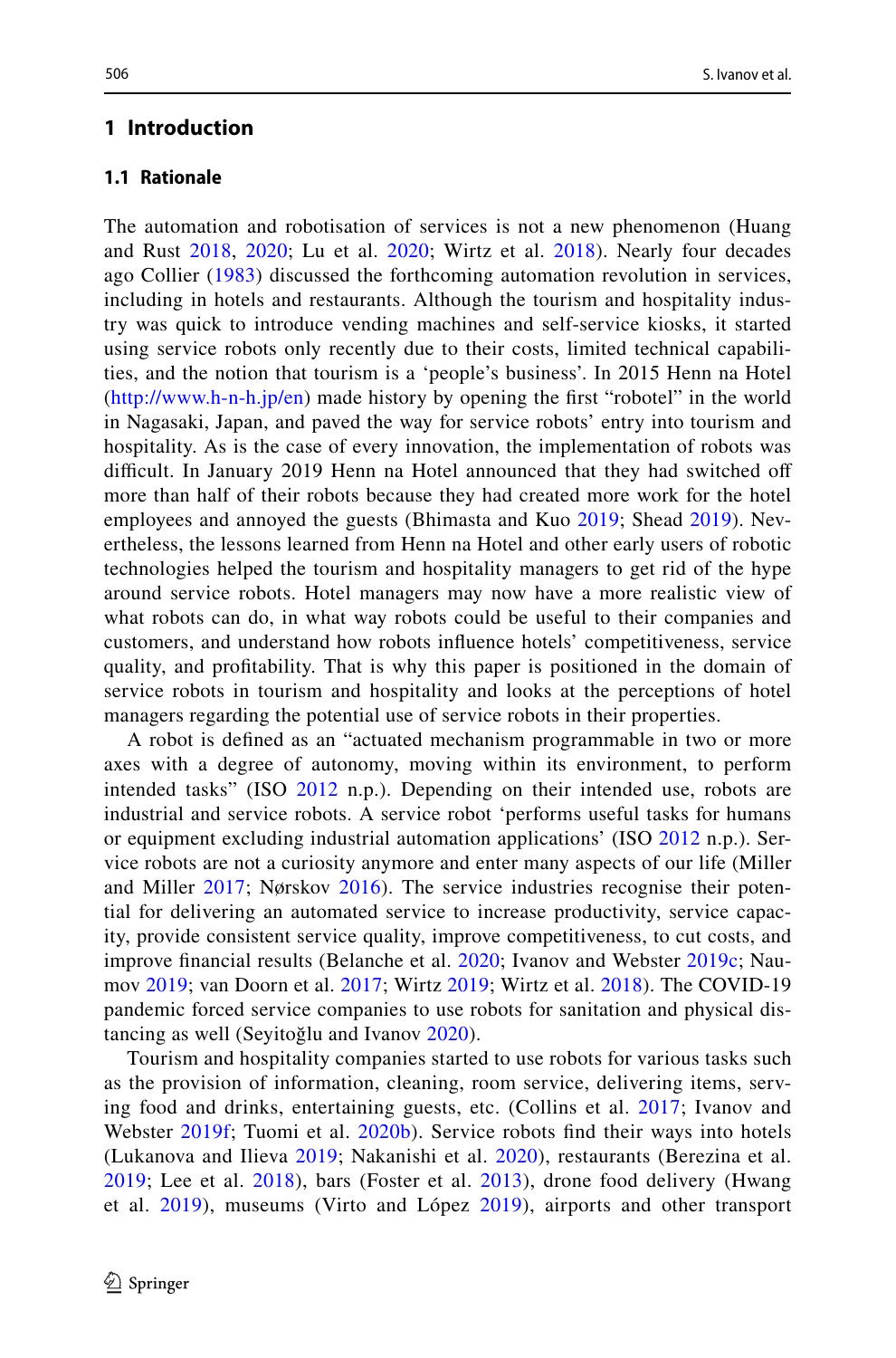stations (Quan and Kubota [2017;](#page-29-5) Shiomi et al. [2011\)](#page-29-6). They serve as hosts and waiter staff at events as well (Ogle and Lamb [2019](#page-29-7)).

Academia was quick to respond to the needs of the business for more research in the domain of service robots in travel, tourism and hospitality (Gretzel and Murphy [2019](#page-27-7); Ivanov et al. [2017](#page-28-5), [2019;](#page-28-6) Murphy et al. [2017](#page-28-7), [2019;](#page-28-8) Rosete et al. [2020;](#page-29-8) Tung and Law [2017](#page-29-9); Tussyadiah [2020](#page-29-10)). Empirical studies on service robots in tourism are largely devoted to the demand-side perspective with an emphasis on customer attitudes towards and acceptance of robots (Ivanov et al. [2018a](#page-28-9), [b](#page-28-10); Lin et al. [2019](#page-28-11); Lu et al. [2019](#page-28-12); Stock and Merkle [2017;](#page-29-11) Tussyadiah et al. [2017](#page-30-4)), customers' trust in robots (Park [2020](#page-29-12); Tussyadiah et al. [2020](#page-30-5)), tasks perceived by tourists as appropriate for robotisation (Ivanov and Webster [2019a,](#page-27-8) [b](#page-27-9)). Furthermore, researchers have focused on the customer evaluation of service robots (Tussyadiah and Park [2018\)](#page-29-13), the impact of language styles in the ser-vice encounter (Choi et al. [2019\)](#page-26-5), the effects of robotic service on guest evaluations of hotel brand experience (Chan and Tung [2019](#page-26-6)), heart-warming interaction between customers and robots (Nakanishi et al. [2020\)](#page-28-3), the efect of service robot attributes on customers' expected rapport building with robots (Qiu et al. [2020\)](#page-29-14). Empirical studies have also investigated the role of robots in the service recovery process (Ho et al. [2020\)](#page-27-10), the nudging efect of robots on stimulating pro-environmental behaviour of tourists (Tussyadiah and Miller [2019\)](#page-29-15), tourists' perceptions about the appearance of robots (Yu [2018](#page-30-6), [2020](#page-30-7); Yu and Ngan [2019](#page-30-8)), the impact of robot service on purchase intentions (Zhong et al. [2020](#page-30-9)) and robot use intentions (de Kervenoael et al. [2020](#page-27-11)), the impact of robotic chef anthropomorphism on food quality prediction (Zhu and Chang [2020\)](#page-30-10). This research focus on tourists is logical because if customers do not want to be served by robots, if they resist, avoid, or do not wish to pay for robot-delivered services, then tourism and hospitality companies would fnd it challenging to introduce robots in their operations.

The supply-side (employees', managers' and owners') perspective of the use of service robots in tourism (Kuo et al. [2017;](#page-28-13) Lee et al. [2018](#page-28-4); Li et al. [2019;](#page-28-14) Tuomi et al. [2019,](#page-29-16) [2020b](#page-29-4); Xu et al. [2020\)](#page-30-11) is a bit overlooked—a gap partially flled in by this paper. The perspective of owners and managers is important because they make decisions to introduce robots in their companies' operations. If they do not see the benefts of using robots in their companies, robots would not be used. In practice, owners and managers are the customers of the robot manufacturers and make purchase decisions. On the other hand, employees would be the ones who practically use service robots for cleaning, room service delivery, or other tasks. Their attitudes and perceptions would determine whether the company's investment in service robots would be proftable or not. If employees see robots as a threat to their jobs, they might sabotage the programme for introducing robots in the company. If employees see robots as a useful tool to liberate them from repetitive, dirty, dull, and dangerous tasks and make them more efficient and productive in the workplace, they might use robots effectively and efficiently, hence helping the company recover its investment in robots.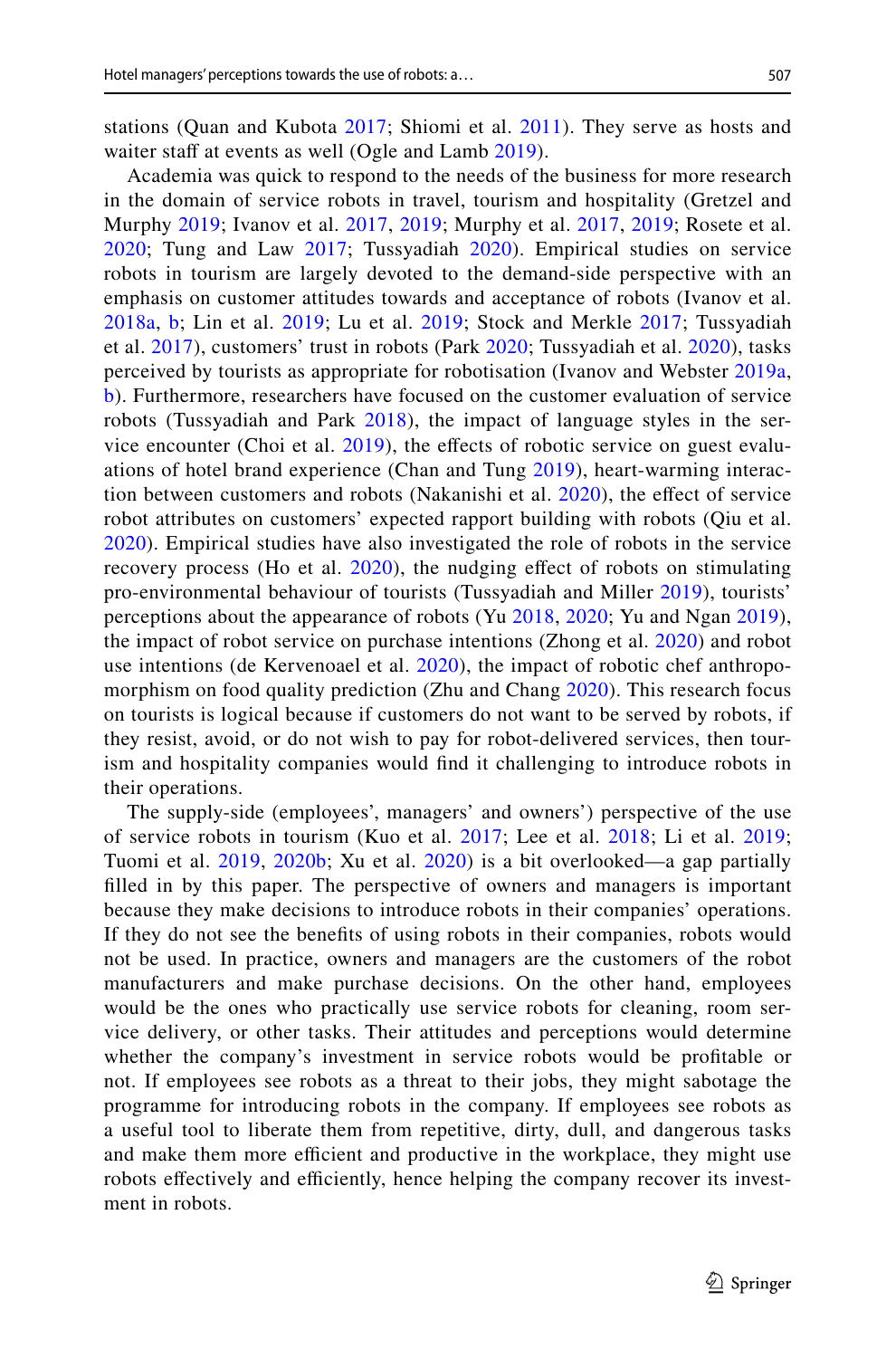#### **1.2 Aim and objectives**

In the light of the above discussion, this paper adopts a supply-side perspective, focuses on Bulgarian hotel managers, and aims to evaluate their perceptions toward service robots. The specifc objectives include: (a) to assess managers' perceptions regarding the advantages and disadvantages of service robots, compared to human employees; (b) to identify the tasks that are considered as suitable for robotisation; (c) to evaluate the expected impacts of service robots on hotel management's functional areas (operations, safety and security, marketing, human resource management, and fnancial management); (d) to assess hotel managers' readiness to implement service robots in the various departments in the hotels they manage; (e) to evaluate the role of respondents' and hotels' characteristics on managers' perceptions of service robots.

The Bulgarian hotel industry is an interesting empirical context due to several reasons. First, Bulgaria is an economy in transition. Much of the empirical research on service robots in tourism and hospitality so far has focused on developed economies, countries with large populations, and/or countries with traditions in robotics research and application, such as the USA (Lin et al. [2019](#page-28-11); Lu et al. [2019](#page-28-12); Park [2020](#page-29-12)), the UK (Tussyadiah and Miller [2019](#page-29-15); Tussyadiah and Park, [2018\)](#page-29-13), Japan (Nakanishi et al. [2020;](#page-28-3) Shiomi et al. [2011\)](#page-29-6), Taiwan (Kuo et al. [2017](#page-28-13); Lee et al. [2018](#page-28-4)), and China (Li et al. [2019](#page-28-14)), among others, while studies on transitioning and developing economies are more scarce (Dogan and Vatan [2019;](#page-27-12) Ivanov et al. [2018a,](#page-28-9) [b](#page-28-10)). Second, tourism plays an important role in the economy of the country—10.3% of Bulgaria's GDP is generated by tourism (WTTC [2020\)](#page-30-12). Hence, hotel managers' decisions to use robots in addition to or instead of human labour may have signifcant implications on employment in the country. Third, although Bulgaria is a member of the European Union, it has low labour costs compared to Western European countries. The average salaries in tourism and hospitality are around 350 euros per month (NSI [2020c\)](#page-29-17), which makes robots fnancially uncompetitive compared to employees. Fourth, Bulgaria faces a huge demographic crisis—the population dropped by 8.6% during the last decade from 7606551 in 2008 to 6951482 in 2019 (NSI [2020a\)](#page-29-18) due to emigration and low birth rates, hence the supply of labour decreased. At the same time, the tourism sector boomed—the number of beds in accommodation establishments increased by 23.5%—from 276,586 in 2008 to 341,506 in 2019 (NSI [2020b](#page-29-19)), thus the demand for labour increased. While Bulgaria has started to attract foreign employees in its tourism sector (e.g. from Ukraine, Moldova, Armenia, etc.), the country cannot compete with Spain, Italy, France, Germany, UK, or Greece in attracting foreign labour due to the low salaries. Hence, some hoteliers have started to implement automation technologies (e.g. chatbots, self-service kiosks, robots) as a way to decrease the labour needs in their companies. For instance, in November 2019 Best Western Premier Sofa Airport hotel ([https://www.hotelpremiersof](https://www.hotelpremiersofia.com/) [ia.com/\)](https://www.hotelpremiersofia.com/) introduced the frst room service robot in the country. Hotel Aqua Bourgas [\(http://burgas.aquahotels.com/en/](http://burgas.aquahotels.com/en/)) introduced a digital receptionist on its website. Central Hostel Varna (<http://www.hostel-varna.com/en>) is a completely self-service accommodation establishment; access to the property is provided via a self-check-in kiosk.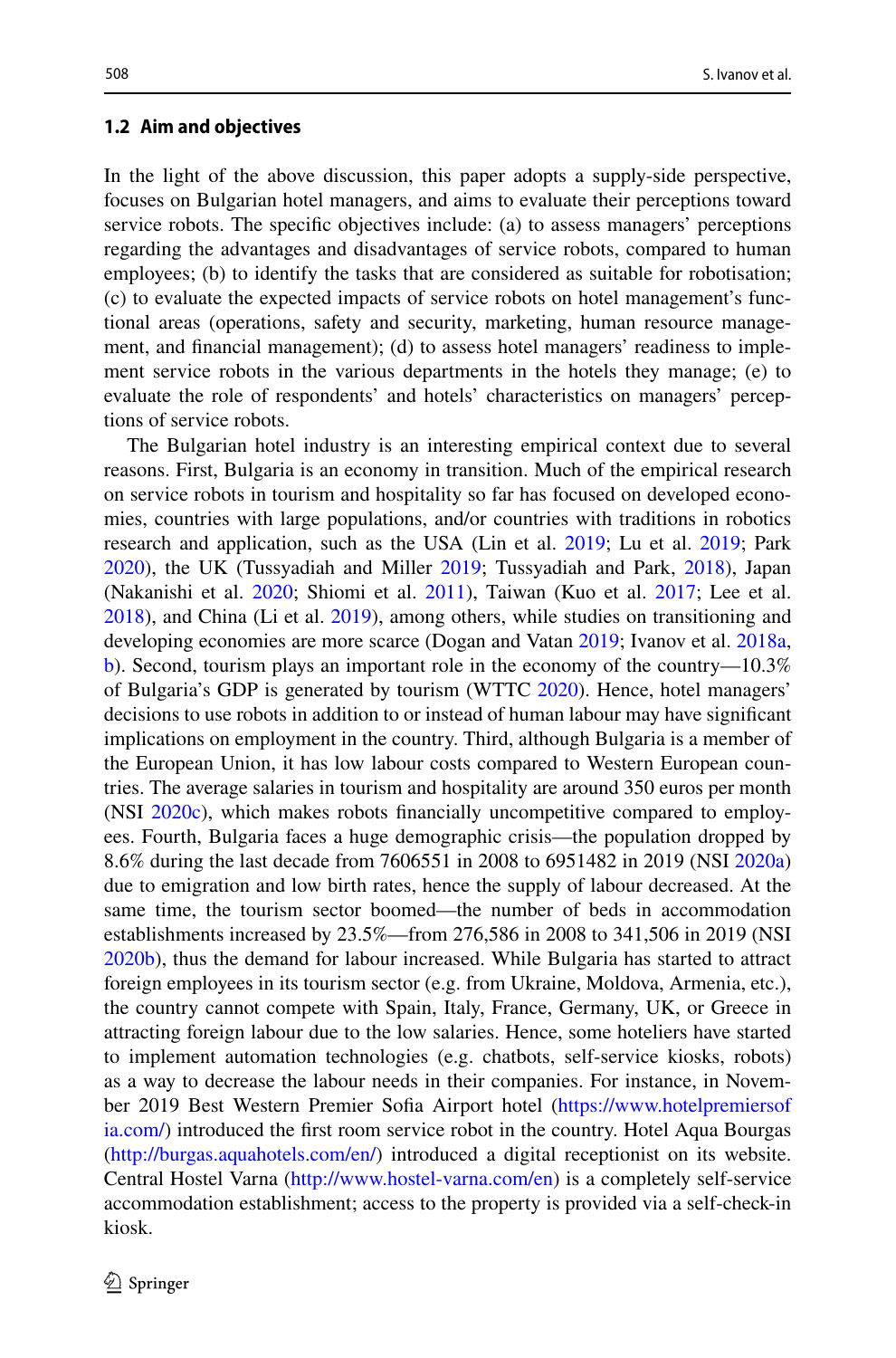The rest of the paper is organised as follows. The next section reviews service robot literature in a tourism/hospitality context from a supply-side perspective. Section [3](#page-7-0) elaborates on the research methodology. Section [4](#page-10-0) presents the fndings. Finally, Sect. [5](#page-22-0) summarises the paper's contribution, discusses the theoretical and managerial implications, addresses the limitations, provides suggestions to future research, and concludes the paper.

## **2 Literature review**

Adoption and subsequent implementation of robots in tourism and hospitality are complicated (Dogan and Vatan [2019;](#page-27-12) Kuo et al. [2017;](#page-28-13) Lee et al. [2018](#page-28-4)). To make an informed decision, owners and managers need a clear perspective of service robots' advantages and disadvantages relative to human employees. Understanding robots' potential applications and impacts on their companies' functional areas (i.e. operations, safety and security, marketing, human resource management, and fnancial management) is critical.

Prior studies (e.g. Dogan and Vatan [2019;](#page-27-12) Ivanov [2019;](#page-27-13) Ivanov and Webster [2019c](#page-27-3)) have indicated various *advantages* and *disadvantages* of service robots compared to human employees. The following advantages have been outlined in the literature: robots' ability to work 24/7, the ability to implement their work correctly and on time, easy expansion of the scope of their tasks through software and hardware upgrades, provision of predictable service quality. Moreover, robots do not get bored and can perform the same tasks numerous times without complaints, and they do not go on strikes or get ill. Some of their disadvantages include: robots can work in structured situations only, and they cannot implement tasks they were not programmed/trained for or lack the respective hardware. For instance, a robot such as Pepper, intended for social interactions with humans, cannot be used for room service delivery because it lacks a container for the items and has limited mobility. Robots also lack creativity and personal approach in their interactions with guests and employees, since they are emotionless (Dogan and Vatan [2019\)](#page-27-12) and may be perceived as a threat by customers, employees and labour unions (Kazandzhieva and Filipova [2019](#page-28-15); Li et al. [2019\)](#page-28-14), which may hinder their implementation by tourism and hospitality companies. Nevertheless, the advances in artifcial intelligence and robotics will improve the technical capabilities of service robots, will decrease and even eliminate some of their disadvantages, and will strengthen their advantages compared to employees. Coupled with dropping prices, the shift in the balance towards the advantages of service robots will stimulate their wider implementation in the industry.

Robots have various potential *directions for application* in tourism and hospitality. The robotisation of services is implemented on tasks level—e.g. moving items, providing information, printing a document (e.g. a voucher, a cash receipt), taking a selfe with a guest, performing a preprogrammed dance, vacuuming the carpet, polishing the foor, disinfecting the premises, fipping burgers, etc. In that context, the literature indicates that robots are mostly suitable for repetitive, dirty, dull, and dangerous tasks, which few people want to do. For example, Ivanov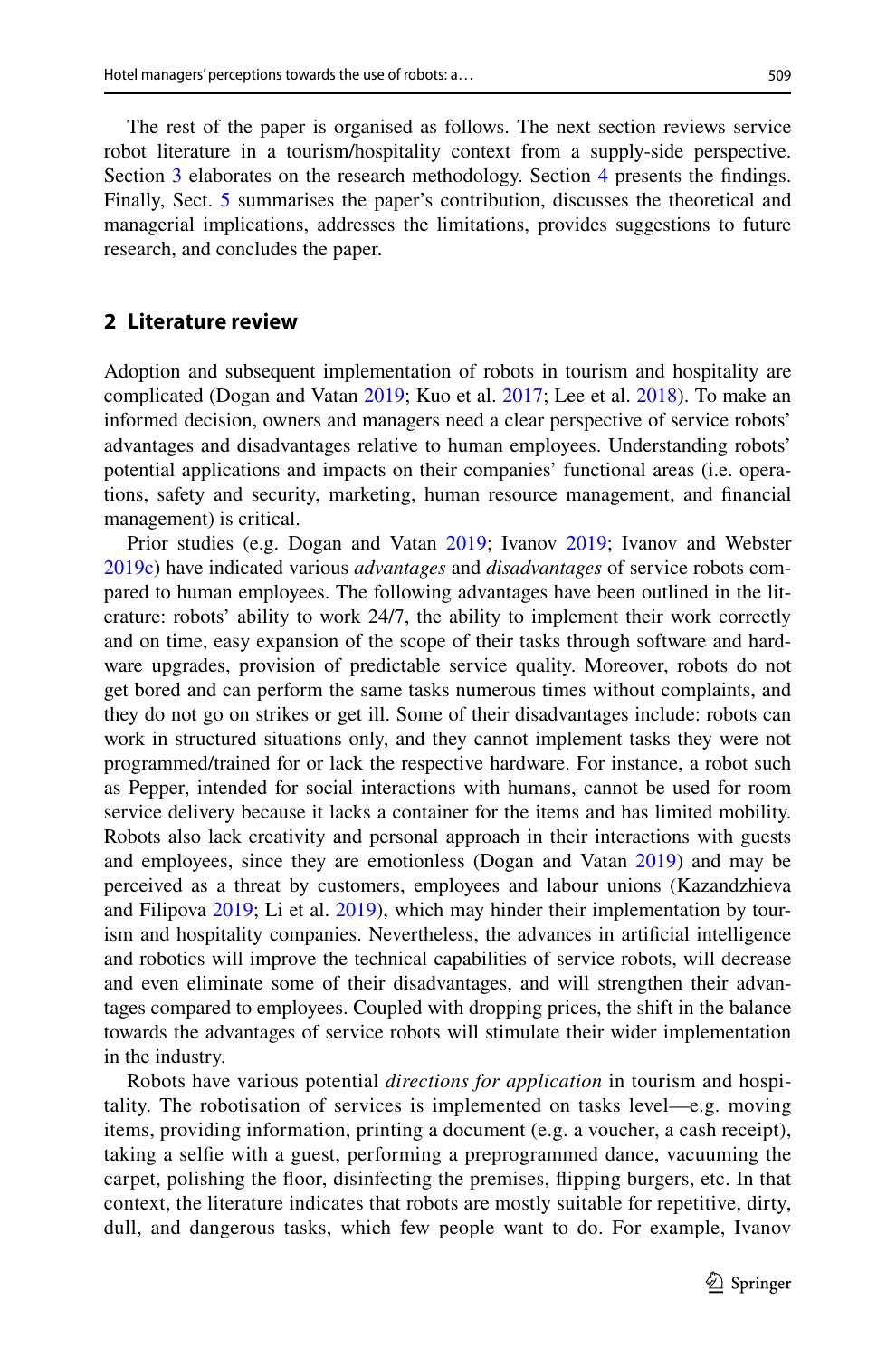and Webster ([2019a\)](#page-27-8) found that tourism industry professionals considered as most suitable for robotisation tasks related to information provision, housekeeping, cleaning, garbage collection, luggage carrying, and processing documents. Tasks that involved the subordination of a human to a robot, either physically or emotionally, were not considered as appropriate for robotisation—e.g. babysitting, hairdressing, dancing with guests, or robot-delivered massages.

The implementation of service robots in a hospitality company would have signifcant *impacts* on its business. From a human resource management point of view, each job position consists of various tasks, some of which are more suitable for automation than others. Hence, the use of robots may change the composition of tasks performed by each job position (Osawa et al. [2017\)](#page-29-20). In practice, the implementation of service robots would have simultaneously a substitution and an enhancement efect on tourism and hospitality jobs (Ivanov and Webster [2019e](#page-27-14)). Through the substitution efect, service robots automate most of the tasks composing a job position leading to the elimination of the whole job position. Through the enhancement effect, robots do not replace the employees, but help them perform better (be more effective, efficient, and productive) on their job position. In that sense, automation and robotisation may help hotels provide more decent work for their employees (Tuomi et al. [2020a\)](#page-29-21). Within the context of the technology acceptance models (Davis [1989;](#page-26-7) Venkatesh and Davis [2000](#page-30-13)), the enhancement efect may improve robots' job relevance and perceived usefulness, and stimulate their implementation in the tourism and hospitality industry. The balance between the substitution and enhancement efects depends on the specifc tasks that constitute a particular job position and will be specifc in each company. Nevertheless, employees may be afraid for their jobs and perceive robots as a threat (Li et al. [2019\)](#page-28-14), although studies have shown that the hotel managers envision robots as support for employees rather than as their substitutes (Dogan and Vatan [2019](#page-27-12)). Furthermore, employees would need to have diferent roles in regard to the robotised service encounters in their companies such as coordinator, enabler, diferentiator, innovator, and educator (Tuomi et al. [2019\)](#page-29-16), which would require training to learn new knowledge and skills to utilise the full potential of service robots in their work.

From an operations perspective, robots increase the service capacity of the company, allowing it to serve more guests with the same number of human employees (Ivanov [2019](#page-27-13)). It also makes the planning of operations easier because of the predictable service performance of robots. At the same time, the use of mobile robots (e.g. for cleaning or room service delivery) requires that hotels have robot-friendly facilities that allow robots' mobility which may require some additional investment in the building (Ivanov and Webster [2017;](#page-27-15) Tan et al. [2016](#page-29-22)). Moreover, hotels need to ensure proper robot repair/maintenance is provided either by hiring trained personnel or by outsourcing it to another company. Furthermore, hotels may face a vendor lock-in situation when they rely on one particular robot supplier/manufacturer and cannot switch to another (Farrell and Klemperer [2007\)](#page-27-16) due to the incompatibility of the technologies of the suppliers. This means that hoteliers will not be able to renew their robots often and may use outdated models. Leasing robots (robot-as-a-service) will eliminate some of these operational disadvantages because the robot owner will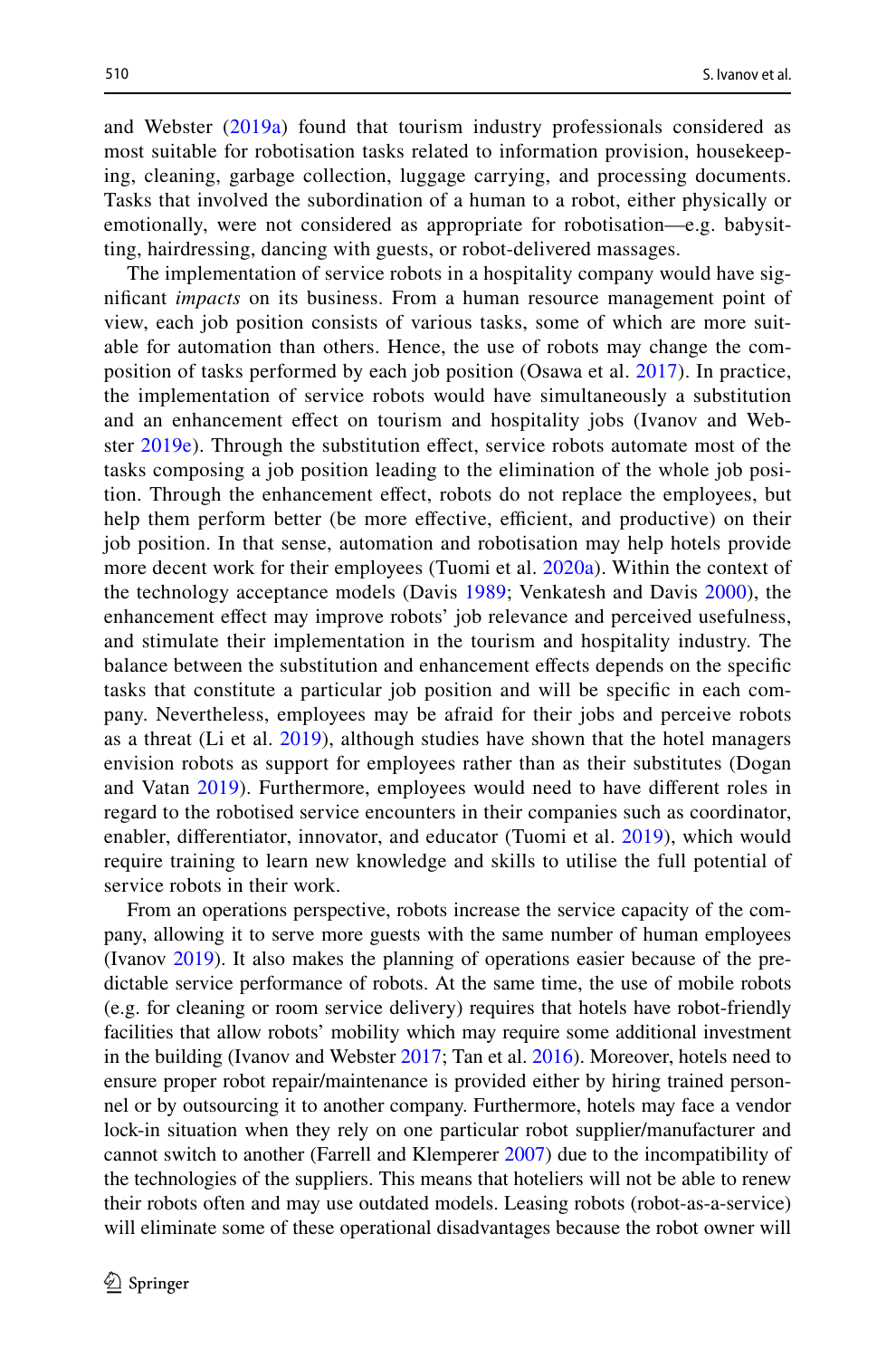take care of the maintenance, software updates, and model renewals (Ivanov and Webster [2019d](#page-27-17), [e\)](#page-27-14).

From a marketing perspective, robots can be used to create experiences for customers (Choi et al. [2020;](#page-26-8) Qiu et al. [2020](#page-29-14); Tung and Law [2017\)](#page-29-9). Through providing a unique and memorable experience (Chan and Tung [2019\)](#page-26-6) the use of robots in hotels may enable the revisit intention and positive word of mouth of guests through posting in social media and hotel review sites (Choi et al. [2020](#page-26-8)). However, guests do not need to select the property just because of the robots—location, service value, hotel design, prices, etc., are determining factors for customers' hotels choice as well (Yadegaridehkordi et al. [2018\)](#page-30-14).

From a fnancial perspective, robots make sense if they improve the fnancial performance of the company by reducing operational costs and/or generating additional revenues (Ivanov and Webster [2019d\)](#page-27-17). Costs can be decreased directly through the elimination of some job positions, or indirectly by enhancing employees and allowing them to perform more effectively and efficiently. The additional revenues can be a result of extensive growth (i.e. through additional room service sales delivered by a robot), intensive growth (i.e. higher prices for robotic experiences for tourists), or they can be generated indirectly (i.e. by automating tasks and freeing time for employees to focus on more revenue-generating activities). As investment in service robots requires significant financial resources (purchase/rent, staff training, operating costs, insurances, electricity, repair/maintenance, etc.), companies need to implement a thorough cost–beneft analysis before deciding to invest in robots. They need to consider the non-fnancial costs and benefts discussed above as well because they may outweigh the fnancial ones. For example, from a safety and security perspective, the COVID-19 pandemic showed that robots can be used for UV disinfection of facilities, and for providing the necessary physical distancing between customers and service employees (Seyitoğlu and Ivanov [2020\)](#page-29-3), which may stimulate their adoption in the future (Zeng et al. [2020](#page-30-15)).

This paper looks that the role of the individual (gender, age, work experience) and organisational characteristics (hotel capacity, category, location, chain afliation, predominant traveller type) in shaping hotel managers' perceptions towards service robots in line with previous studies. The UTAUT framework (Unifed Theory of Acceptance and Use of Technology) by Venkatesh et al. [\(2003](#page-30-16)) considers gender, age, and experience as individual characteristics that moderate the relationships between performance expectancy, efort expectancy, social infuence and the facilitating conditions, on the one side, and the behavioural intentions and use behaviour, on the other. Studies have found that these individual characteristics played a role in the acceptance of service robots. For example, Lofredo and Tavakkoli [\(2016](#page-28-16)) showed that males and younger respondents were more receptive to robots than females and older respondents. In the Technology-Organisation-Environment framework by Tornatzky and Fleischer [\(1990](#page-29-23)), the organisation's characteristics (e.g. size, management structure, degree of centralisation, slack resources, etc.) form the organisational context of technological innovation decision making. According to that framework, larger hotels and higher category hotels may have more available resources that they could invest in service robots. Furthermore, following the institutional theory by DiMaggio and Powell [\(1983](#page-27-18)), hoteliers may use robots because of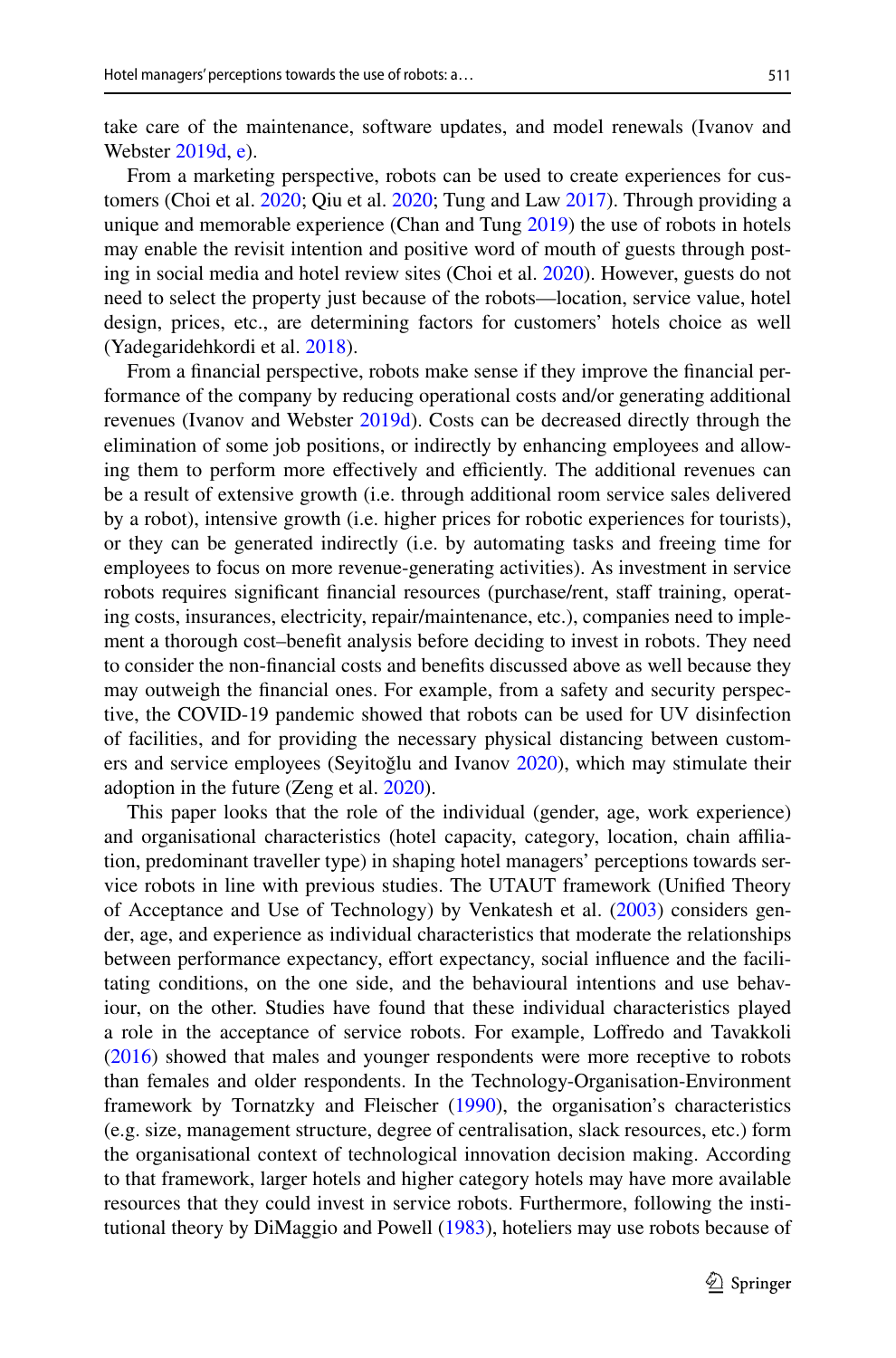coercive pressure by franchisors or customers. That is why chain afliation and the predominant traveller type in a hotel (business or leisure) may play a role in shaping hotel managers' perceptions.

# <span id="page-7-0"></span>**3 Methodology**

#### **3.1 Research design**

Data were collected from December 2018 to April 2019. The study adopted mixed methods research because it allows for the collection of both structured quantitative data through a questionnaire and in-depth qualitative data through interviews. Furthermore, mixed methods research compensates for the disadvantages of questionnaires and interviews when they are used as individual instruments for data collection (Khoo-Lattimore et al. [2019\)](#page-28-17). This study followed the convergent (parallel) mixed methods design to reach the aims (Creswell [2012\)](#page-26-9). First, the researchers gathered quantitative and qualitative data, then analysed the datasets separately, compared the results of the quantitative and qualitative datasets to interpret them and indicate whether the results supported or contradicted each other. Finally, the comparison of the two datasets enabled the convergence of the diferent datasets (Creswell [2012](#page-26-9)).

#### <span id="page-7-1"></span>**3.2 Questionnaire**

The research population included hotel managers in Bulgaria. A combination of convenience and self-selection sampling was applied due to the lack of publicly available and comprehensive database with the contact details of hotels and hotel managers in the country. The authors developed their database with emails of 1150 hotel managers. The emails were collected from the websites of hotels, the industry contacts of the authors, and during a hospitality career fair held in Varna. An online questionnaire was developed and the link to it was distributed to the emails of potential respondents. Additionally, the link was posted online in closed social media groups of hotel managers in the country. Their membership ranged from 200 to 4185 members. This procedure helped give just eligible respondents access to the questionnaire.

The questionnaire included several blocks of questions. The frst block collected data about the demographic characteristics of respondents and the hotels they currently worked for. The second block asked whether robots or employees would be more suitable for a set of tasks adopted from Ivanov and Webster [\(2019a,](#page-27-8) [b](#page-27-9)) based on a 5-point scale, from 1-Robots are much more appropriate than human employees to 5-Human employees are much more appropriate than robots. The third block included questions about the perceived advantages and disadvantages of robots compared to employees and the customer experience they would be used to create, on a 5-point level of agreement scale. The list of the statements was adapted from Ivanov et al. ([2018a\)](#page-28-9) and expanded by the authors. The fourth block evaluated respondents'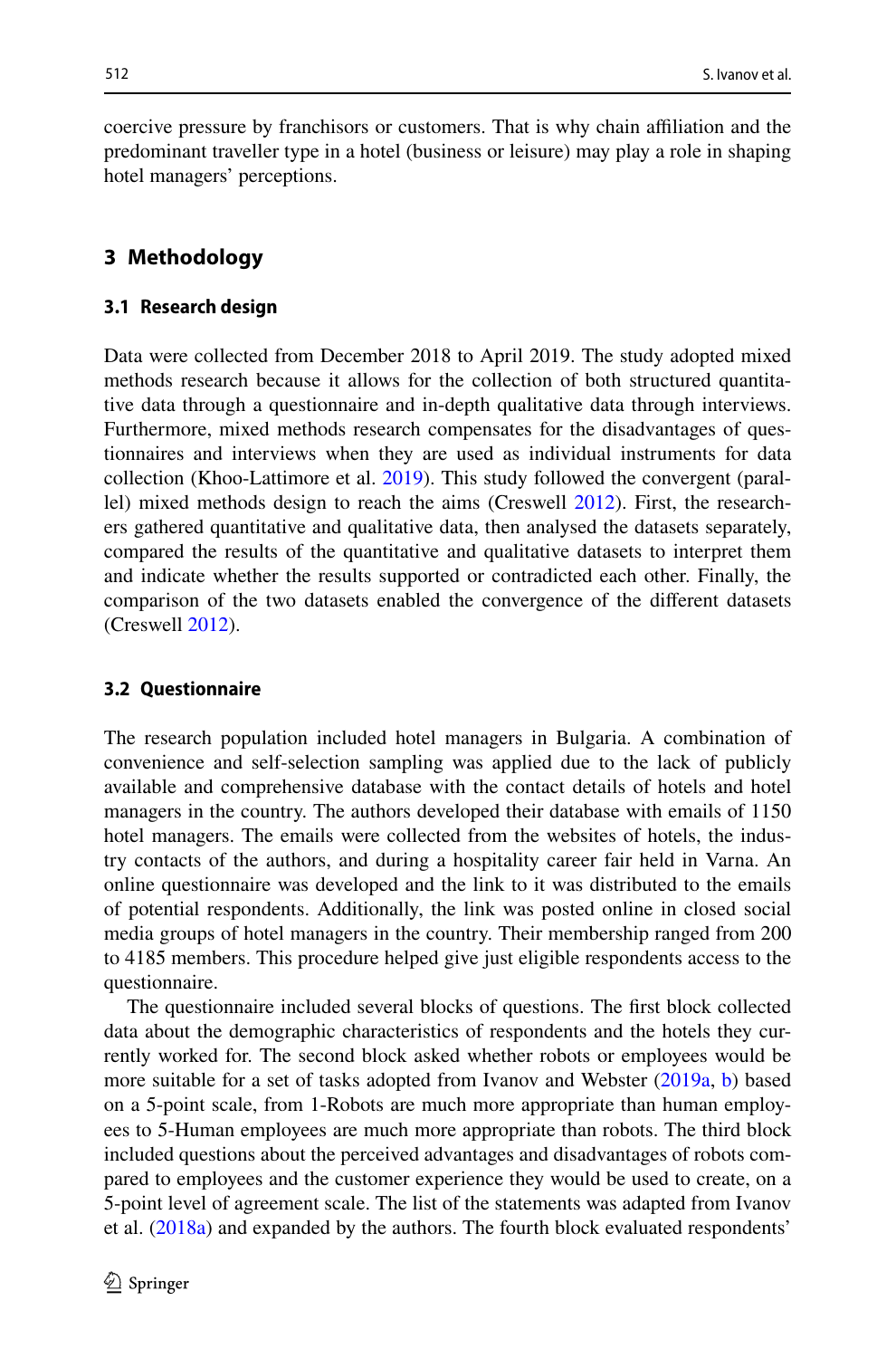perceptions about the impacts of robots on the functional areas of the hotel (operations, safety and security, human resource management, marketing, and fnance) on a 5-point level of agreement scale. The fnal block asked about the intentions and the timeframe to introduce robots in various hotel departments (Reception, F&B, Housekeeping, Meetings and events, Gardening, and Security). Reverse coding was used for some of the statements in the questionnaire. The fnal sample included 79 managers. Their characteristics are presented in Table [1.](#page-9-0) The Kolmogorov–Smirnov test revealed that the distribution of respondents' answers was statistically diferent from normal. That is why the authors adopted nonparametric tests for hypothesis testing. The Mann–Whitney *U* test was used to evaluate the role of gender, chain affiliate of the hotel and predominant traveller type on the variation of respondents' answers, while Kruskal–Wallis  $\chi^2$ -test was adopted to assess the role of age, work experience, hotel capacity, category and location on hotel managers' perceptions.

#### **3.3 Interviews**

Qualitative data were collected through face-to-face semi-structured interviews with hotel managers. Due to the reasons discussed in Sect. [3.2,](#page-7-1) a combination of non-probability convenience and purposive sampling was applied. The interviewees were recruited during a hospitality career fair in Varna and through the industry contacts of the authors. The authors contacted respondents with diverse demographic characteristics and job positions. First, the research participants were informed about the research aims and structure. After they voluntarily agreed to participate in the study, the interviews were conducted. The individual interviews ranged between 20 and 30 min. The interviews were listened to and noted with the participants' permission. The interviews were later transcribed to a word fle for data analysis. The data were analysed through content analysis with three main phases: reduction, displaying, and conclusion verifcation (Miles and Huberman [1994\)](#page-28-18). Initially, the relevant raw data were fltered, then participants' statements that matched the research objectives were determined. Finally, the themes and sub-themes were developed independently and agreed upon by three coders who have experience in qualitative research methods. To check the reliability of the coding, two other researchers not related to this research project and the data collection process were asked to match the statements with the identifed themes and subthemes. The kappa analysis revealed that there was substantial agreement ( $\kappa$  = 0.667) between them (Landis and Koch [1977\)](#page-28-19). The sample of the interviews included 20 managers. Their characteristics are presented in Table [2](#page-10-1).

The qualitative and quantitative part of the survey included diferent respondents—hotel managers completed the questionnaire or were interviewed. Therefore, the results from the interviews can complement the quantitative fndings and check their validity and reliability. Studies stress that mixed methods increase data validity and reliability and strengthen the fndings (Johnson and Onwuegbuzie [2004\)](#page-28-20).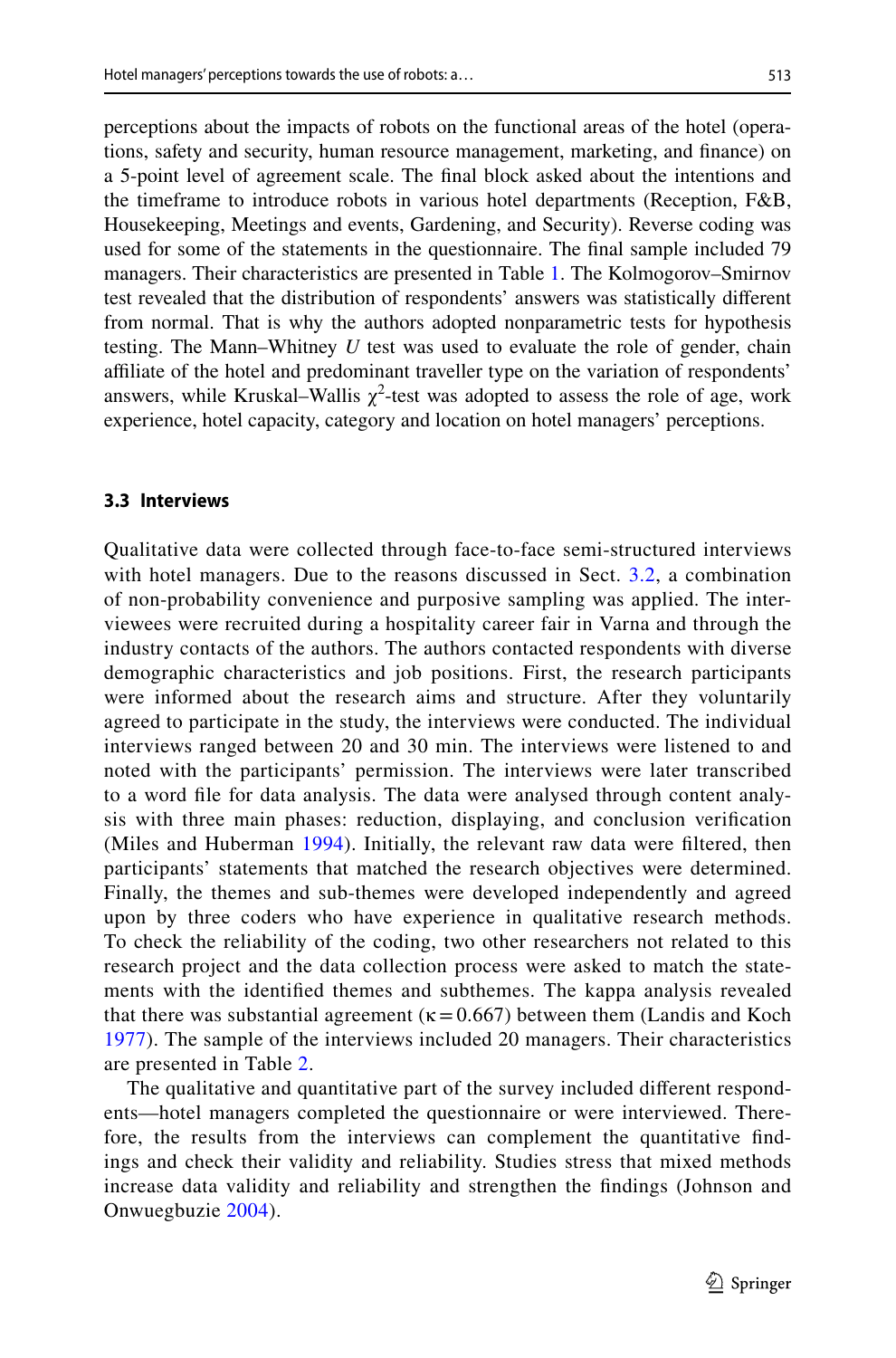| Characteristic                    | Number of<br>respondents | Percent |
|-----------------------------------|--------------------------|---------|
| Gender                            |                          |         |
| Female                            | 58                       | 73.4    |
| Male                              | 21                       | 26.6    |
| Age                               |                          |         |
| $18 - 30$                         | 18                       | 22.8    |
| $31 - 40$                         | 26                       | 32.9    |
| $41 - 50$                         | 24                       | 30.4    |
| $51+$                             | 11                       | 13.9    |
| Work experience                   |                          |         |
| Up to 5 years                     | 18                       | 22.8    |
| $6 - 10$                          | 24                       | 30.4    |
| $11 - 15$                         | 18                       | 22.8    |
| $16 - 20$                         | 7                        | 8.9     |
| More than 20                      | 12                       | 15.2    |
| Job position                      |                          |         |
| <b>GM</b>                         | 40                       | 50.6    |
| Front office/reservations manager | 16                       | 20.3    |
| Marketing manager                 | 7                        | 8.9     |
| F&B manager                       | 3                        | 3.8     |
| MICE manager                      | 3                        | 3.8     |
| Other                             | 10                       | 12.7    |
| Hotel category                    |                          |         |
| $1-3$ stars                       | 24                       | 30.4    |
| 4 stars                           | 41                       | 51.9    |
| 5 stars                           | 14                       | 17.7    |
| Hotel size                        |                          |         |
| Up to 50 rooms                    | 24                       | 30.4    |
| $51-100$ rooms                    | 23                       | 29.1    |
| $101-150$ rooms                   | 12                       | 15.2    |
| 151 or more rooms                 | 20                       | 25.3    |
| Hotel location                    |                          |         |
| Urban                             | 29                       | 36.7    |
| Seaside                           | 34                       | 43.0    |
| Mountain                          | 12                       | 15.2    |
| Countryside                       | $\overline{4}$           | 5.1     |
| Predominant type of guests        |                          |         |
| <b>Business</b>                   | 22                       | 27.8    |
| Leisure                           | 57                       | 72.2    |
| Chain affiliation                 |                          |         |
| Affiliated                        | 19                       | 24.1    |
| Independent                       | 60                       | 75.9    |
| Total                             | 79                       | 100.0   |

<span id="page-9-0"></span>**Table 1** Sample's characteristics (questionnaire) (n=79)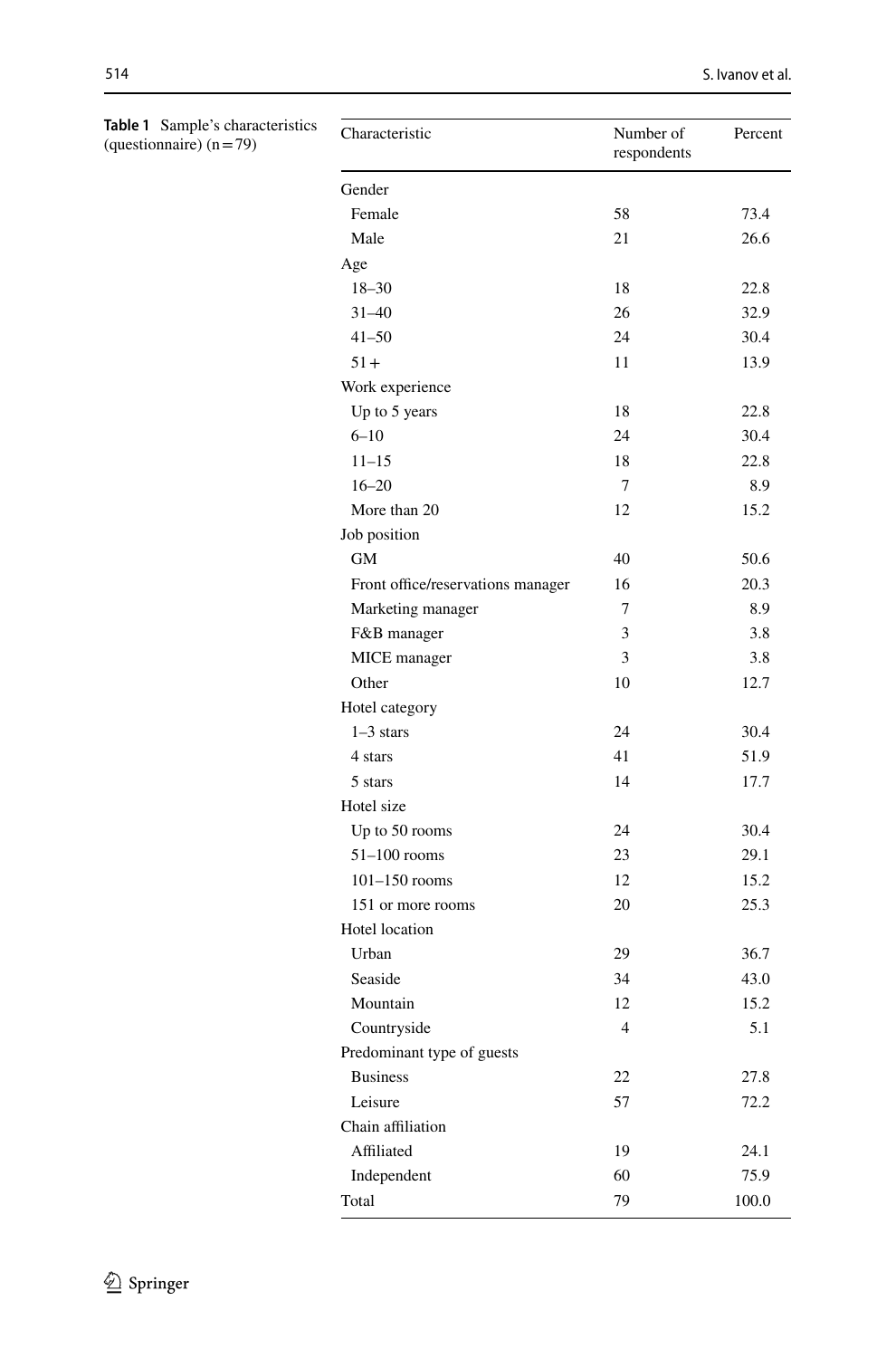|                 |           |    | Participant Gender Age Education level Position |                                | Years of<br>experi-<br>ence | Location of the hotel |
|-----------------|-----------|----|-------------------------------------------------|--------------------------------|-----------------------------|-----------------------|
| P <sub>1</sub>  | Female 44 |    | Master                                          | Food and Beverage<br>Manager   | 11                          | Seaside               |
| P <sub>2</sub>  | Female 45 |    | <b>Bachelor</b>                                 | Front Office Manager           | 15                          | Seaside               |
| P <sub>3</sub>  | Female    | 46 | Master                                          | General Manager                | 18                          | Mountain              |
| P4              | Female 43 |    | Master                                          | Marketing and Sales<br>Manager | 12                          | Urban area            |
| P <sub>5</sub>  | Male      | 31 | Master                                          | Food and Beverage<br>Manager   | 20                          | Urban area            |
| P6              | Female    | 28 | High school                                     | Front Office Supervisor        | 7                           | Rural/Countryside     |
| P7              | Female 45 |    | Master                                          | Marketing and Sales<br>Manager | 16                          | Seaside               |
| P8              | Female    | 39 | Master                                          | General Manager                | $20+$                       | Seaside               |
| P <sub>9</sub>  | Male      | 49 | Doctorate                                       | General Manager                | $20+$                       | Seaside               |
| P <sub>10</sub> | Male      | 56 | Bachelor                                        | Food and Beverage<br>Manager   | 18                          | Seaside               |
| P11             | Female    | 45 | Master                                          | <b>Executive Chef</b>          | 15                          | Seaside               |
| P <sub>12</sub> | Male      | 46 | Master                                          | Food and Beverage<br>Manager   | 11                          | Seaside               |
| P <sub>13</sub> | Male      | 32 | High school                                     | General Manager                | 6                           | Seaside               |
| P <sub>14</sub> | Male      | 47 | <b>Bachelor</b>                                 | <b>Executive Chef</b>          | 12                          | Seaside               |
| P <sub>15</sub> | Male      | 37 | Bachelor                                        | General Manager                | 15                          | Seaside               |
| P <sub>16</sub> | Female    | 48 | Master                                          | General Manager                | 17                          | Seaside               |
| P <sub>17</sub> | Male      | 33 | Master                                          | Marketing and Sales            | 14                          | Seaside               |
| P <sub>18</sub> | Female    | 36 | Master                                          | Head of Waiters                | 9                           | Seaside               |
| P <sub>19</sub> | Male      | 35 | <b>Bachelor</b>                                 | General Manager                | 13                          | Seaside               |
| P <sub>20</sub> | Male      | 42 | Doctorate                                       | Front Office Manager           | 11                          | Seaside               |

<span id="page-10-1"></span>**Table 2** Sample's characteristics (interviews)

# <span id="page-10-0"></span>**4 Findings**

#### **4.1 General perceptions of managers towards service robots**

Table [3](#page-11-0) presents the quantitative results of hotel managers' perceptions of service robots. In general, they considered that robots had an advantage over human employees regarding data processing skills such as the provision of information in more languages than humans ( $\bar{x}$  = 3.99,  $\sigma$  = 1.000), calculations ( $\bar{x}$  = 3.78,  $\sigma$  = 0.938), speed of work ( $\bar{x}$  = 3.49,  $\sigma$  = 0.949), protection of personal data ( $\bar{x}$  = 3.33,  $\sigma$  = 0.993), and fewer mistakes ( $\bar{x}$ =3.19,  $\sigma$ =1.043). Respondents were sceptical regarding the social skills of robots such as their capabilities to provide personalised service to guests ( $\bar{x}$ =2.44,  $\sigma$ =1.073), handling complaints ( $\bar{x}$ =2.47,  $\sigma$ =1.087), friendliness ( $\bar{x}$ =2.57,  $\sigma$ =1.032), and politeness ( $\bar{x}$ =2.72,  $\sigma$ =1.178). Furthermore, they perceived robots' inability to implement a guest's special requests that go beyond their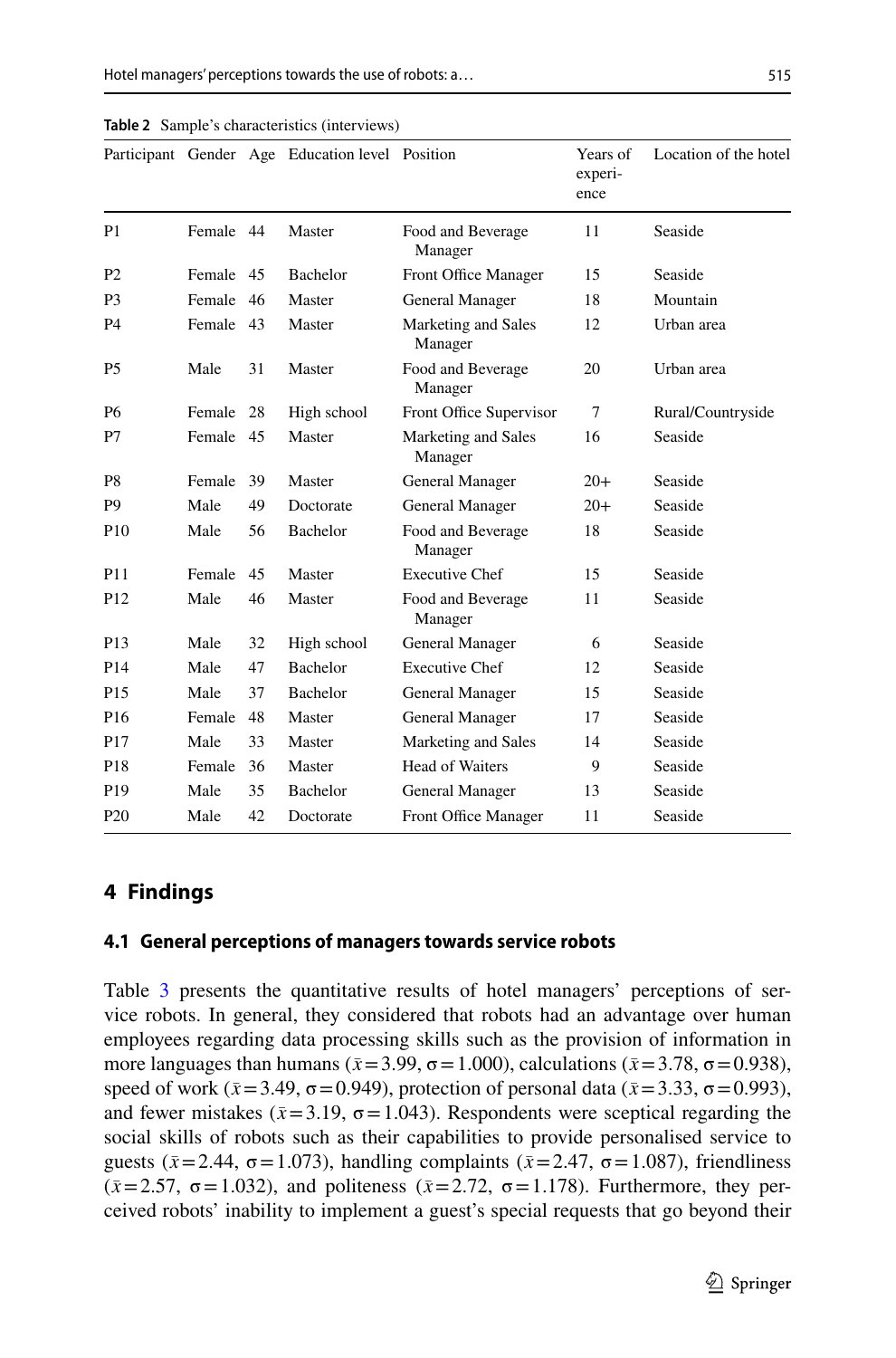<span id="page-11-0"></span>

| n hotels<br>Directions of robot application                                         | Mean | deviation<br>Standard | Mann-Whitney<br>$U$ test |       | Kruskal–Wallis $\chi^2$ -test |
|-------------------------------------------------------------------------------------|------|-----------------------|--------------------------|-------|-------------------------------|
|                                                                                     |      |                       | Gender                   | Age   | Work experience               |
| Advantages                                                                          |      |                       |                          |       |                               |
| easier than human employees<br>Robots will handle complaints                        | 2.47 | 1.087                 | 476                      | 0.142 | 0.100                         |
| personal data better than human employees<br>Robots will protect the guests'        | 3.33 | 0.993                 | 482.5                    | 2.142 | 3.606                         |
| ver more personalized service to guests<br>Service robots are able to deliv         | 2.44 | 1.073                 | 399.5                    | 2.997 | 4.861                         |
| Robots will make fewer mistakes than human employees                                | 3.19 | 1.043                 | 363.5*                   | 6.029 | 7.067                         |
| Robots will be faster than human employees                                          | 3.49 | 0.949                 | 415                      | 1.573 | 1.179                         |
| Robots will deal with calculations better than human employees                      | 3.78 | 0.938                 | 419.5                    | 3.364 | 1.446                         |
| Robots will provide more accurate information than human employees                  | 3.10 | 1.153                 | 444                      | 5.738 | 7.367                         |
| Robots will be able to provide information in more languages than human employees   | 3.99 | 1.000                 | 508.5                    | 6.225 | 2.236                         |
| Robots will be friendlier than human employees                                      | 2.57 | 1.032                 | 479.5                    | 1.358 | 1.055                         |
| Robots will be more polite than human employees                                     | 2.72 | 1.178                 | 451.5                    | 2.492 | 2.856                         |
| Disadvantages                                                                       |      |                       |                          |       |                               |
| Robots will consume too much electricity (r)                                        | 3.00 | 0.926                 | 436.5                    | 3.690 | 5.410                         |
| Robots will malfunction during service (r)                                          | 2.68 | 0.922                 | 486.5                    | 0.421 | 6.400                         |
| Robots will misunderstand a question/order (r)                                      | 2.62 | 0.900                 | 390                      | 2.013 | 4.366                         |
| Robots can't implement special requests/they work only in a preprogrammed frame (r) | 2.08 | 0.874                 | 449                      | 4.088 | 4.294                         |
| Robots can't understand a guest's emotions (r)                                      | 2.30 | 1.247                 | 445                      | 0.829 | 9.127                         |
| Experience                                                                          |      |                       |                          |       |                               |
| an interesting experience<br>Being served by robots will be                         | 3.14 | 1.130                 | 412                      | 0.737 | 3.192                         |
| a memorable experience<br>Being served by robots will be                            | 3.08 | 1.084                 | 374                      | 2.524 | 1.319                         |
| a pleasurable experience<br>Being served by robots will be                          | 2.75 | 1.123                 | 344.5*                   | 0.610 | 2.486                         |
| an exciting experience<br>Being served by robots will be                            | 3.11 | 1.056                 | 432                      | 0.170 | 0.501                         |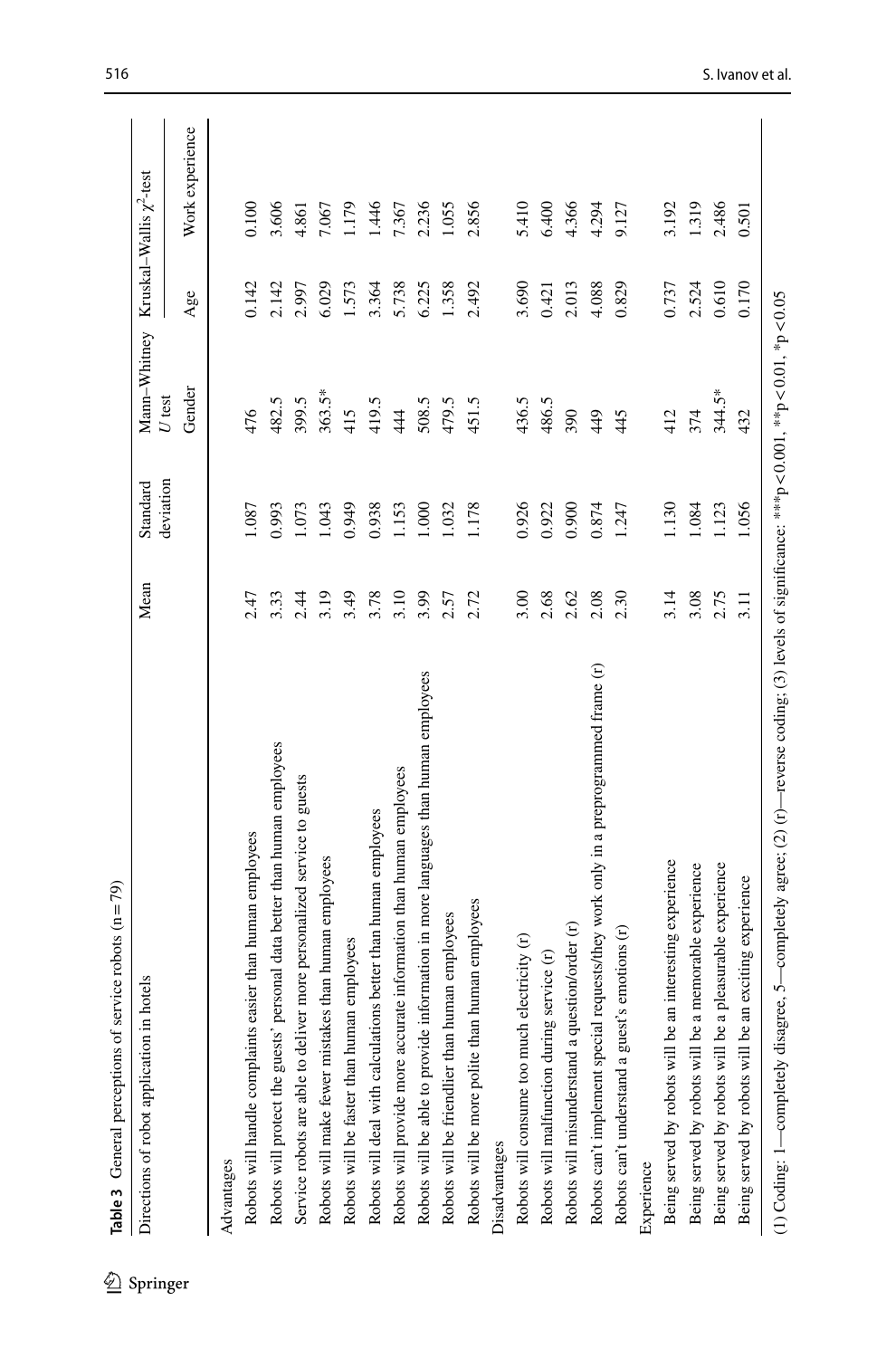programming ( $\bar{x}$ =2.08,  $\sigma$ =0.874), and the lack of understanding of guests' emotions ( $\bar{x}$ =2.30,  $\sigma$  = 1.247) as the biggest disadvantages of robots to employees. Considering that hospitableness is the core of hospitality services and social skills are a key source of it (Tasci and Semrad [2016\)](#page-29-24), the lack of social skills in robots would be an obstacle in their implementation by the hotel industry (Qiu et al. [2020](#page-29-14)).

Hotel managers seemed homogeneous in their responses—the Mann–Whitney *U* test and Kruskal–Wallis  $\chi^2$ -test did not reveal significant differences based on gender, age, or work experience. Generally, males were more receptive towards robots, similar to previous studies (Lofredo and Tavakkoli [2016;](#page-28-16) Ivanov et al. [2018a\)](#page-28-9), but for only two statements the diferences were statistically signifcant: 'Robots will make fewer mistakes than human employees'  $(U=363.5, p<0.05)$  and 'Being served by robots will be a pleasurable experience'  $(U=344.5, p<0.05)$ .

The fndings from the interviews confrmed the quantitative results of the questionnaire. For example, as robot advantages over human employees, interviewees mentioned that "*Robots will be faster, more efficient and precise...*" [P4], they "*can work any time*" [P6] and "*Being served by robots will be an exciting experience for the guests*" and it would provide a competitive advantage to the hotel [P13]. At the same time, the interviewees acknowledged that "*Robots cannot understand human emotions…diferentiate the right and wrong… carry out special requests…*" [P8], and "*It is difcult for them to understand people's desires…*" [P14]. Unlike robots "*People have an adequate judgment and approach to the diverse situations*" [P19]. High installation and maintenance costs [P2, P3, P4, P6, P10], mistakes by robots [P7, P10, and P14], and difculties in communicating and understanding guests [P3] were identifed as disadvantages of using robots in hotels as well. Interviewees thought that well trained and skilled employees were more valuable than robots and believed that employees are more adequate for the hospitality and tourism industry because the industry is mostly related to service and attitude which are signifcant in terms of guest satisfaction and experience. For instance, P5 stated that "*In my opinion, in the hotel business the most important thing is the service and attitude towards the guests. The guest wants to be special. He or she has invested a great amount of money to go somewhere where they can indulge and relax… Human is much more adequate because the robot cannot take many factors into account*". Another participant also said that "*Tourist service is an experience. Guests want to remember not only the place they visit but also the people and hotel staff they run into... The attention and attitude that employees give to the guests will not be the same if robots take their places*" [P6]. Therefore, "*Social robots are intended for short interactions*" [P18].

#### **4.2 Directions of robot application in hotels**

Table [4](#page-13-0) presents the results of the directions of robot application in hotels. Findings indicate that robots were perceived as more appropriate for housekeeping tasks such as cleaning the common areas of the hotel ( $\bar{x}$ =2.54,  $\sigma$ =1.259), taking customer orders for new towels, linen, etc. ( $\bar{x}$ =2.80,  $\sigma$ =1.255) or laundry ( $\bar{x}$  = 2.85, σ = 1.282), delivering new towels, linen, etc. ( $\bar{x}$  = 2.89, σ = 1.301)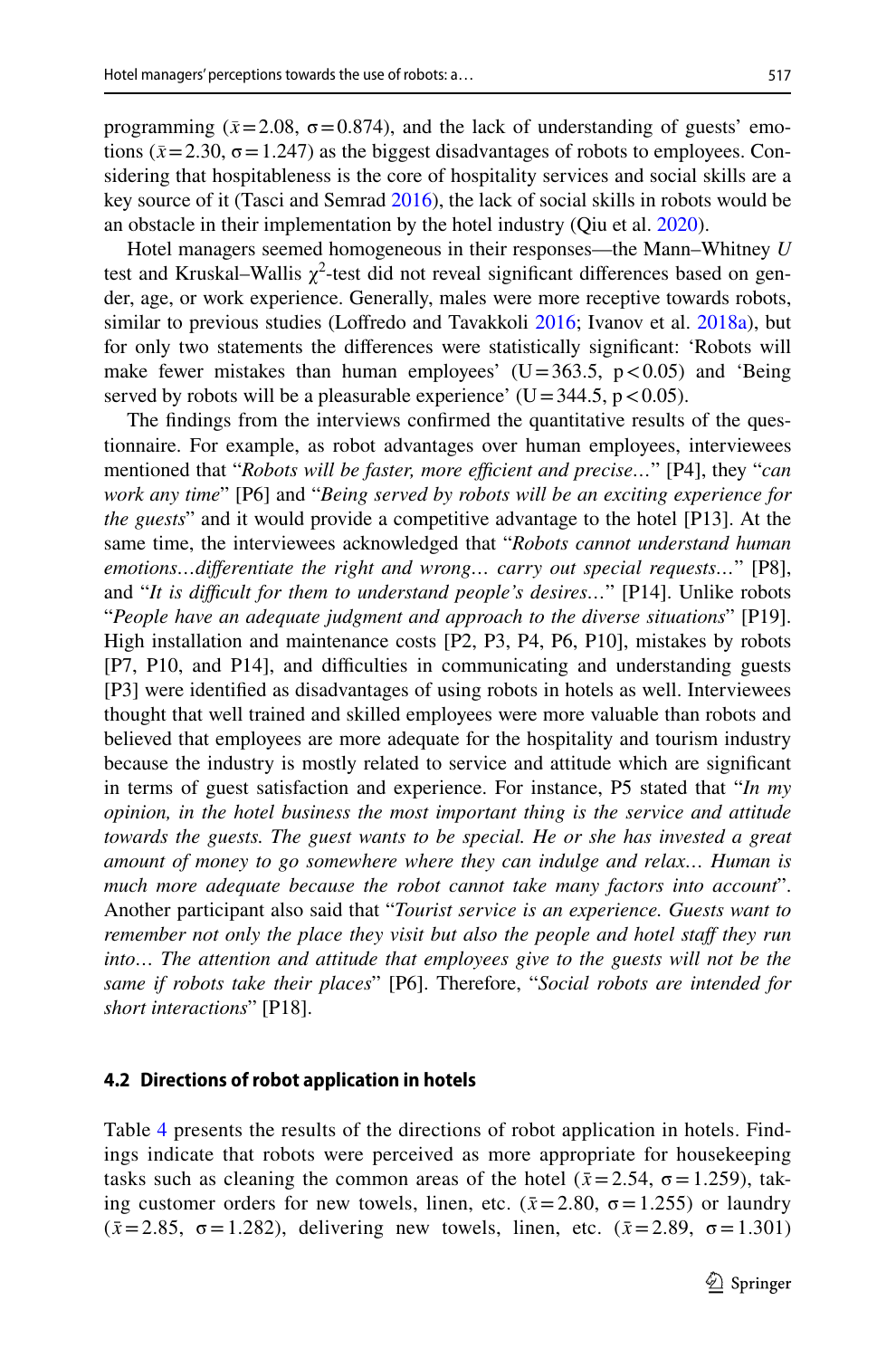| í<br>l<br>î<br>۱           |
|----------------------------|
| -<br>-<br>-<br>-<br>-<br>î |
| -----<br>ļ                 |
| .<br>.<br>.                |
| I<br>ì<br>$\overline{a}$   |
| ۱<br>Φ                     |

| Table 4 Directions of robot application in hote |              |  |
|-------------------------------------------------|--------------|--|
| Directions of robot application                 | $Mcon$ Stand |  |

<span id="page-13-0"></span> $\mathcal{L}$  Springer

| Directions of robot application                  | Mean | Standard       |          | Mann-Whitney U test |                |       | Kruskal–Wallis $\chi^2$ -test |                |                               |       |
|--------------------------------------------------|------|----------------|----------|---------------------|----------------|-------|-------------------------------|----------------|-------------------------------|-------|
| in hotels                                        |      | devia-<br>tion | Gender   | Chain affiliation   | Traveller type | Age   | Work experience               | Hotel capacity | Hotel category Hotel location |       |
| Reception                                        |      |                |          |                     |                |       |                               |                |                               |       |
| Welcoming/greeting a guest                       | 4.16 | 1.234          | 550.5    | 518.5               | 470            | 2.156 | 2.384                         | 4.761          | 2.289                         | 2.396 |
| Check-in                                         | 3.82 | .258           | 606      | 540                 | 504            | 1.372 | 2.498                         | 2.671          | 3.223                         | 0.610 |
| Check-out                                        | 3.87 | 1.148          | 539      | 455.5               | 540            | 1.394 | 2.738                         | 0.485          | 0.161                         | 0.968 |
| Issuing payment documents                        | 2.85 | 1.312          | 390.5*   | 457                 | 571            | 0.444 | 0.690                         | 2.444          | 0.166                         | 1.325 |
| Providing information about<br>hotel facilities  | 3.14 | 1.278          | 565      | 444.5               | 520            | 1.721 | $12.951*$                     | 6.264          | 3.640                         | 3.919 |
| Providing information about<br>the destination   | 3.29 | 1.211          | 531      | 416.5               | 611            | 3.515 | 4.957                         | 6.736          | 1.815                         | 0.303 |
| Guiding to the room                              | 3.97 | 1.219          | 588.5    | 559                 | 583            | 3.804 | 2.793                         | 0.165          | 0.810                         | 1.448 |
| Concierge services (ordering<br>tickets, taxis)  | 3.24 | 1.398          | 426.5*   | 46                  | 619.5          | 2.010 | 0.443                         | 9.565*         | 3.160                         | 2.888 |
| Processing cash payments                         | 3.24 | 1.283          | 457      | 462                 | 472            | 0.487 | 0.838                         | 0.838          | 0.476                         | 6.041 |
| Processing card payments                         | 2.66 | 1.348          | $307***$ | 501                 | 524.5          | 0.588 | 2.153                         | 5.691          | 0.214                         | 1.309 |
| Accompanying the guest when<br>leaving the hotel | 4.15 | 1.051          | 584.5    | 538.5               | 562.5          | 3.312 | 5.269                         | 1.780          | 1.574                         | 1.579 |
| Restaurant                                       |      |                |          |                     |                |       |                               |                |                               |       |
| Welcoming/greeting a guest in<br>the restaurant  | 4.14 | 1.185          | 576.5    | 534.5               | 492            | 0.396 | 2.090                         | 6.217          | 3.680                         | 1.433 |
| Guiding guests to the table in<br>the restaurant | 4.05 | 1.142          | 591.5    | 560                 | 563            | 2.763 | 2.455                         | 1.457          | 0.965                         | 0.405 |
| Taking orders                                    | 3.58 | 1.247          | 422*     | 522                 | 597            | 1.179 | 1.557                         | 4.389          | 3.636                         | 0590  |
| Serving food                                     | 4.08 | 1.152          | 576.5    | 457                 | 614.5          | 2.383 | 3.489                         | $8.020*$       | 4.378                         | 2.008 |
| Serving drinks                                   | 4.00 | 1.098          | 504.5    | 484.5               | 596            | 3.751 | 3.131                         | 3.035          | 1.413                         | 1.120 |
| Provision of information about<br>the menu       | 3.53 | 1.329          | 504.5    | 513.5               | 619            | 2.331 | 4.785                         | 3.652          | 2.163                         | 1.429 |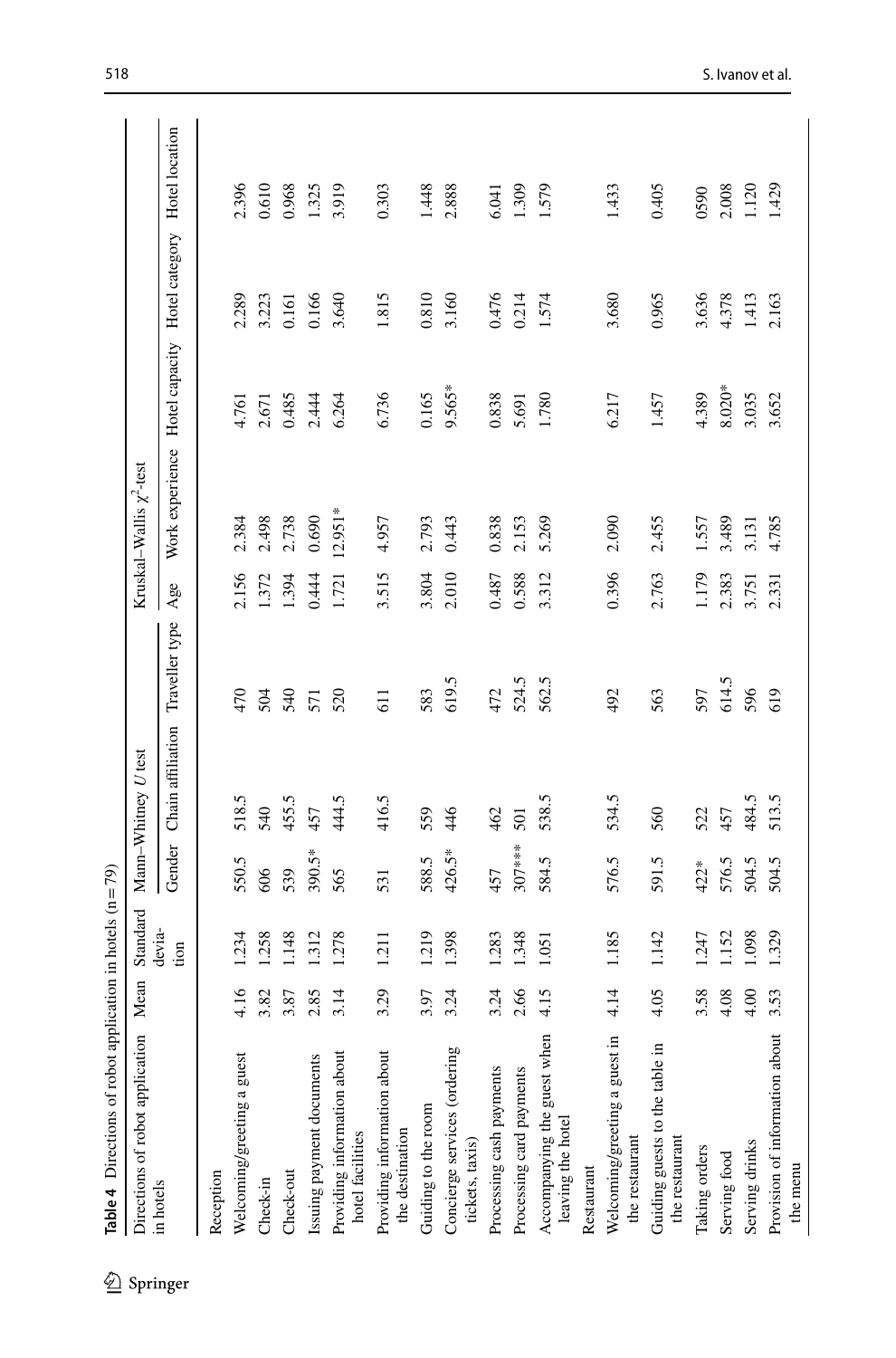| ١       |  |
|---------|--|
| ٦<br>'n |  |

| Directions of robot application                                                                                                                                                            | Mean | Standard       |        | Mann-Whitney U test              |       |       | Kruskal–Wallis $\chi^2$ -test                                |           |       |       |
|--------------------------------------------------------------------------------------------------------------------------------------------------------------------------------------------|------|----------------|--------|----------------------------------|-------|-------|--------------------------------------------------------------|-----------|-------|-------|
| in hotels                                                                                                                                                                                  |      | devia-<br>tion | Gender | Chain affiliation Traveller type |       | Age   | Work experience Hotel capacity Hotel category Hotel location |           |       |       |
| Cooking food                                                                                                                                                                               | 3.96 | 149            | $410*$ | 463                              | 603.5 | 3.129 | 1.464                                                        | 4.426     | 3.754 | 0.455 |
| Preparing drinks                                                                                                                                                                           | 3.56 | .268           | 472    | 538                              | 485   | 181   | 2.926                                                        | 8.042*    | 2.653 | 0.916 |
| Cleaning the table                                                                                                                                                                         | 3.14 | 430            | 456.5  | 499                              | 612   | 2.446 | 4.704                                                        | 5.818     | 2.481 | 1.414 |
| Room service delivery                                                                                                                                                                      | 3.62 | 1.254          | 561    | 487.5                            | 567   | 1.944 | 5.214                                                        | 4.412     | 3.880 | 1.007 |
| Housekeeping                                                                                                                                                                               |      |                |        |                                  |       |       |                                                              |           |       |       |
| Cleaning the common areas of<br>the hotel                                                                                                                                                  | 2.54 | 1.259          | 575.5  | 446.5                            | 515.5 | 1.022 | 3.060                                                        | $8.627*$  | 2.190 | 2.879 |
| Cleaning the room                                                                                                                                                                          | 3.13 | 408            | 449    | 435.5                            | 610   | 2.360 | 1.037                                                        | 4.383     | 1.199 | 1.304 |
| Taking customer orders for<br>laundry                                                                                                                                                      | 2.85 | 1.282          | 388*   | 476.5                            | 613.5 | 0.458 | 7.173                                                        | $8.430*$  | 0.775 | 0.408 |
| Delivering ready laundry                                                                                                                                                                   | 2.76 | 1.313          | 533    | 449.5                            | 544   | 3.346 | 6.116                                                        | $10.108*$ | 2.103 | 4.621 |
| Taking customer orders for<br>new towels, linen, etc.                                                                                                                                      | 2.80 | 1.255          | 435*   | 520.5                            | 582   | 2.543 | 4.894                                                        | $8.173*$  | 2.162 | 1.848 |
| Delivering new towels, linen,<br>etc.                                                                                                                                                      | 2.89 | 1.301          | 542.5  | 479                              | 621.5 | 2.813 | 7.454                                                        | 5.627     | 1.846 | 6.326 |
| Other                                                                                                                                                                                      |      |                |        |                                  |       |       |                                                              |           |       |       |
| Participation in entertainment<br>programs                                                                                                                                                 | 4.18 | 0.950          | 530.5  | 499                              | 615.5 | 2.251 | 4.014                                                        | 0.418     | 1.119 | 1.749 |
| Serve as guards/security                                                                                                                                                                   | 3.39 | 1.344          | 459    | $365.5*$                         | 624   | 3.739 | 3.254                                                        | 2.909     | 0.719 | 3.703 |
| Provide massages                                                                                                                                                                           | 4.43 | 0.915          | 573    | 495                              | 610   | 3.222 | 1.946                                                        | 3.027     | 1.215 | 1.224 |
| Provide gardening services                                                                                                                                                                 | 2.91 | 1.370          | 578    | 487.5                            | 598   | 3.550 | 4.664                                                        | 10.941*   | 1.772 | 3.684 |
| (1) Coding: 1—robots are much more appropriate than human employees, 5—human employees are much more appropriate than robots; (2) levels of significance:<br>***p<0.001, **p<0.01, *p<0.05 |      |                |        |                                  |       |       |                                                              |           |       |       |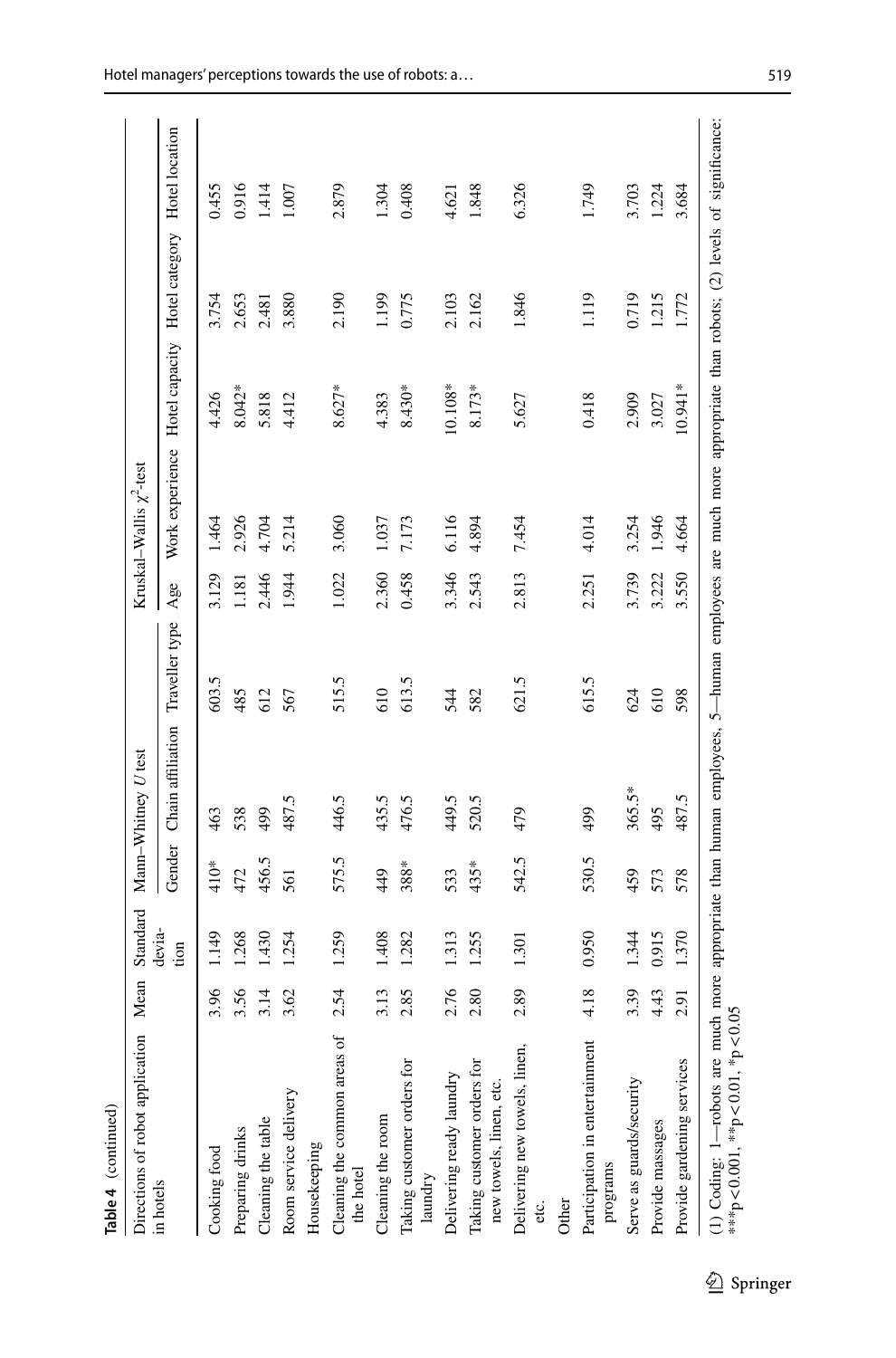or ready laundry ( $\bar{x}$ =2.76,  $\sigma$ =1.313). They were also considered as appropriate for processing card payments ( $\bar{x}$ =2.66,  $\sigma$ =1.348), issuing payment documents ( $\bar{x}$ =2.85,  $\sigma$ =1.312), and for gardening services ( $\bar{x}$ =2.91,  $\sigma$ =1.370). For all other tasks, hotel managers considered that employees were slightly or significantly more appropriate, especially for tasks such as massages ( $\bar{x}$ =4.43,  $\sigma$ =4.43), entertainment ( $\bar{x}$ =4.18,  $\sigma$ =0.950), welcoming/greeting a guest at the reception (*x̄* =4.16, σ=1.234) or in the hotel's restaurant (*x̄* =4.14, σ=1.185), and accompanying the guest when leaving the hotel ( $\bar{x}$ =4.15,  $\sigma$  = 1.051). These results echo the fndings of Ivanov and Webster ([2019a](#page-27-8), [b](#page-27-9)) regarding customers' perceived appropriateness of robot application in travel, tourism, and hospitality companies. Surprisingly, information provision tasks were considered as slightly more appropriate for employees than robots, although they can be easily automated. A possible explanation might be that hotel managers considered that the provision of tourist information should be delivered in a less structured and more emotional way. However, our data do not allow us to confrm or disconfrm this conjecture, which might be subject to future research.

Looking at Table [4,](#page-13-0) we see that the grouping factors have no or marginal impact on respondents' answers. Again males were more receptive to robots compared to females for tasks such as processing card payments, issuing payment documents, taking orders for laundry, new towels, linen, etc., taking orders, and cooking food in a restaurant. Unexpectedly, the managers of largest hotels (over 150 rooms) were a bit more sceptical towards robots and considered that some of the tasks were more appropriate for human employees than the managers of smaller properties (up to 50 rooms and between 51–100 rooms): e.g., concierge services, serving food in a restaurant, preparing drinks, cleaning of common areas, taking order for laundry, new towels, linen and delivering them (all  $p < 0.05$ ). A possible explanation might be that the managers of the largest hotels considered that the use of robots would deteriorate the perceived service quality and would form an image of commodifcation of hotel services. A fast forward look at Table [5](#page-16-0) confrms this notion—the managers of the largest properties had the lowest level of agreement with the statement that 'Using robots will improve the service quality of the hotel' and the diference with the responses of other managers was significant ( $\chi^2$  = 8.861, p < 0.05). Therefore, focusing on employees was likely a strategy to humanise the service experience and avoid the image of service commodifcation.

The results from the interviews supported the quantitative fndings. For example, robots were considered suitable for washing and cleaning dishes in the restaurants, taking orders, cleaning tables and foors [P12], issuing various documents and ordering taxis [P16], supporting staff at the reception during group arrivals, provision of information, distribution of promotional materials [P9], or for marketing support [P6], which would free time for the employees to concentrate on their guests [P19] and allow them to "*focus on more difcult tasks*" [P8]. Hence, in general, hotel managers perceived robots as appropriate for repetitive, dirty, dull and dangerous tasks, which employees avoid, hence, enhancing rather than replacing human employees (Dogan and Vatan [2019;](#page-27-12) Ivanov and Webster [2019d,](#page-27-17) [e\)](#page-27-14).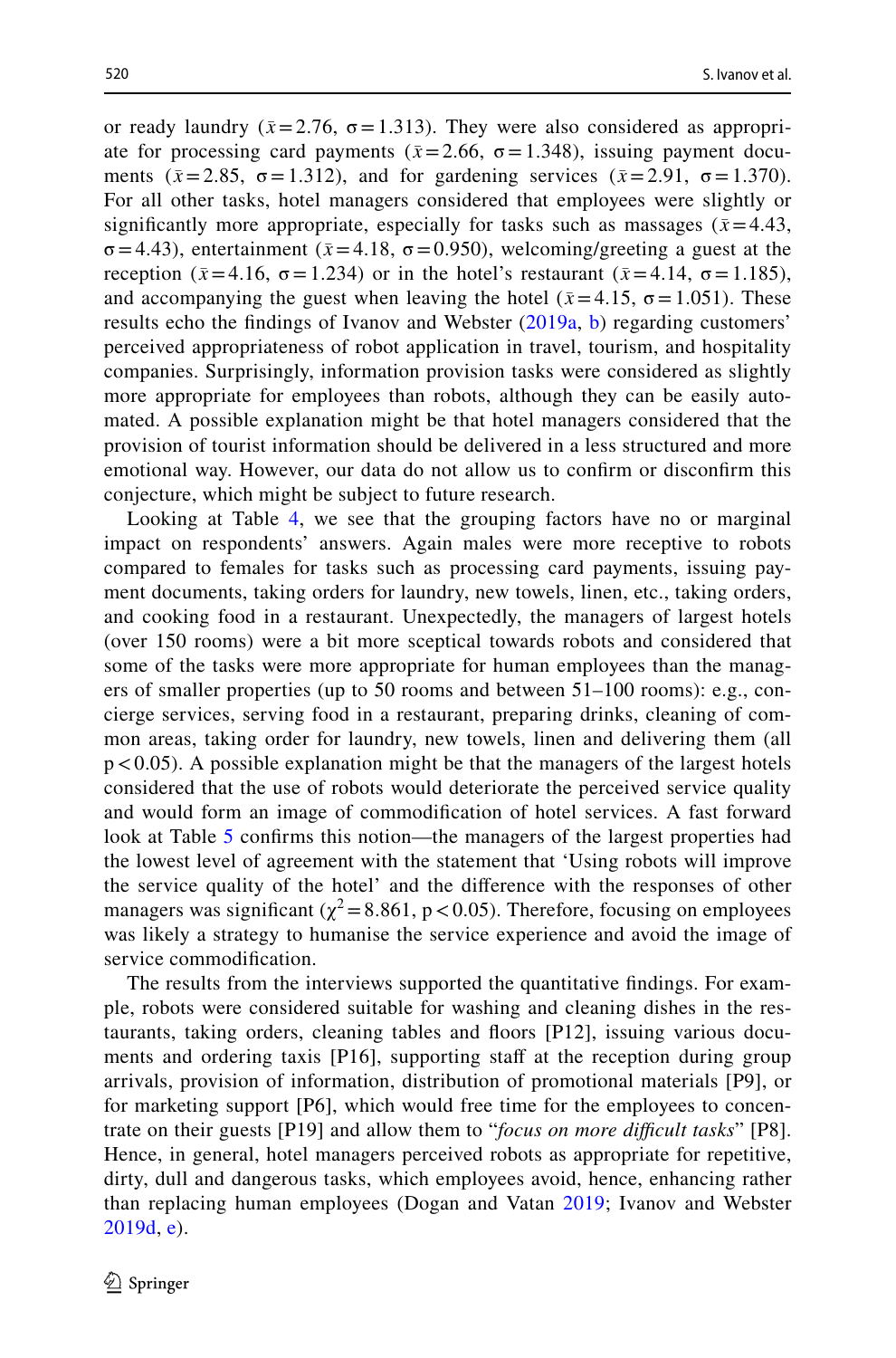| <b>Table 5</b> Impacts of service robots $(n = 79)$                                                     |      |                |          |                                  |       |            |                                                              |       |        |       |
|---------------------------------------------------------------------------------------------------------|------|----------------|----------|----------------------------------|-------|------------|--------------------------------------------------------------|-------|--------|-------|
| Directions of robot appli- Mean                                                                         |      | Standard       |          | Mann-Whitney U test              |       |            | Kruskal–Wallis $\chi^2$ -test                                |       |        |       |
| cation in hotels                                                                                        |      | devia-<br>tion | Gender   | Chain affiliation Traveller type |       | Age        | Work experience Hotel capacity Hotel category Hotel location |       |        |       |
| Finance                                                                                                 |      |                |          |                                  |       |            |                                                              |       |        |       |
| Robots will reduce<br>operating costs                                                                   | 3.44 | 0.977          | 345.5    | $322*$                           | 429.5 | $9.426*$   | 9.080                                                        | 3.223 | 1.069  | 3.094 |
| hotel's occupancy rate<br>Robots will improve                                                           | 2.76 | 0.942          | 486      | 415.5                            | 360.5 | 4.718      | 4.996                                                        | 2.642 | 5.998* | 4.713 |
| $x$ <sup>------y 1 att</sup><br>Robots will allow the<br>hotel to charge higher<br>prices               | 2.76 | 0.911          | 516.5    | 440                              | 441   | 2.186      | 2.559                                                        | 5.364 | 5.328  | 4.848 |
| Robots will increase the<br>revenue of the hotel                                                        | 2.96 | 0.985          | $313***$ | $327*$                           | 401.5 | 7.227      | 10.059*                                                      | 1.920 | 2.336  | 4.788 |
| the profitability of the<br>Robots will improve<br>hotel                                                | 3.17 | 0.993          | $222***$ | 434.5                            | 499.5 | 2.675      | 4.478                                                        | 7.739 | 1.781  | 1.288 |
| Operations                                                                                              |      |                |          |                                  |       |            |                                                              |       |        |       |
| Robots will make the<br>operational process<br>easier                                                   | 3.33 | 0.904          | 363*     | 365                              | 439.5 | $12.168**$ | $12.135*$                                                    | 0.170 | 0.931  | 1.015 |
| Using robots will allow<br>the hotel to serve<br>more guests                                            | 3.29 | 1.106          | 421.5    | 335.5*                           | 437.5 | 2.619      | 3.122                                                        | 2.111 | 1.361  | 2.255 |
| make changes to our<br>will require that we<br>robots in our hotel<br>The introduction of<br>facilities | 3.68 | 1.161          | 465.5    | 386.5                            | 475.5 | 0.213      | 3.113                                                        | 2.517 | 0.694  | 0.208 |

<span id="page-16-0"></span>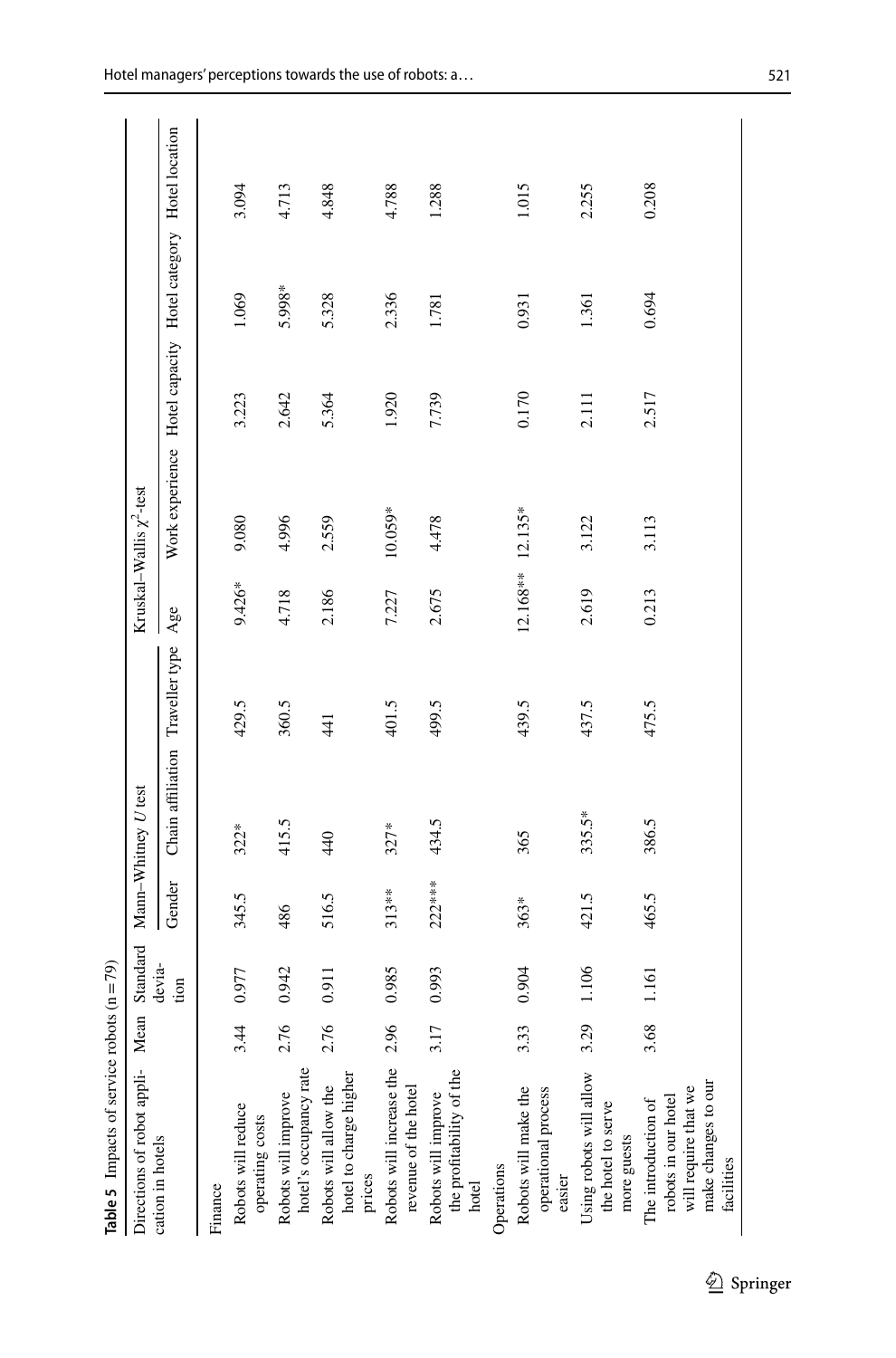| Directions of robot appli- Mean                                                                              |      | Standard       |           | Mann-Whitney U test |                |       | Kruskal–Wallis $\chi^2$ -test |            |                               |                |
|--------------------------------------------------------------------------------------------------------------|------|----------------|-----------|---------------------|----------------|-------|-------------------------------|------------|-------------------------------|----------------|
| cation in hotels                                                                                             |      | devia-<br>tion | Gender    | Chain affiliation   | Traveller type | Age   | Work experience               |            | Hotel capacity Hotel category | Hotel location |
| Safety and security                                                                                          |      |                |           |                     |                |       |                               |            |                               |                |
| services will guaran-<br>tee better safety and<br>The usage of robotic<br>security of guests                 | 2.79 | 0.978          | $308**$   | 381.5               | 444.5          | 3.791 | 4.588                         | 2.648      | 0.088                         | 3.382          |
| security of employees<br>services will guaran-<br>tee better safety and<br>The usage of robotic<br>Marketing | 3.04 | 0.971          | 249.5**** | 375                 | 498.5          | 5.089 | 9.352                         | $13.277**$ | 2.681                         | 3.593          |
| Robots will improve<br>guests' experience                                                                    | 2.85 | 1.044          | 361.5*    | 468                 | 389.5          | 1.447 | 1.903                         | 4.782      | 3.389                         | 1.682          |
| the hotel just because<br>Customers will choose<br>of the robotic tech-<br>nologies                          | 2.46 | 0.855          | 483       | 418                 | 497            | 0.633 | 1.214                         | 2.875      | 3.982                         | 2.990          |
| Using robots will have<br>positive impact on<br>hotel's image                                                | 3.06 | 0.918          | 420       | 376.5               | 483            | 0.783 | 1.106                         | 3.194      | 4.619                         | 0.611          |
| Human resource management<br>improve the service<br>quality of the hotel<br>Using robots will                | 3.06 | 1.047          | 346.5*    | 449.5               | 489            | 2.189 | 2.652                         | 8.861*     | 0.916                         | 0.809          |
| will be easily accepted<br>robotic technologies<br>by the employees<br>Implementation of                     | 2.83 | 0.949          | 42        | 474.5               | 489.5          | 2.572 | 2.888                         | 4.376      | 2.887                         | 5.562          |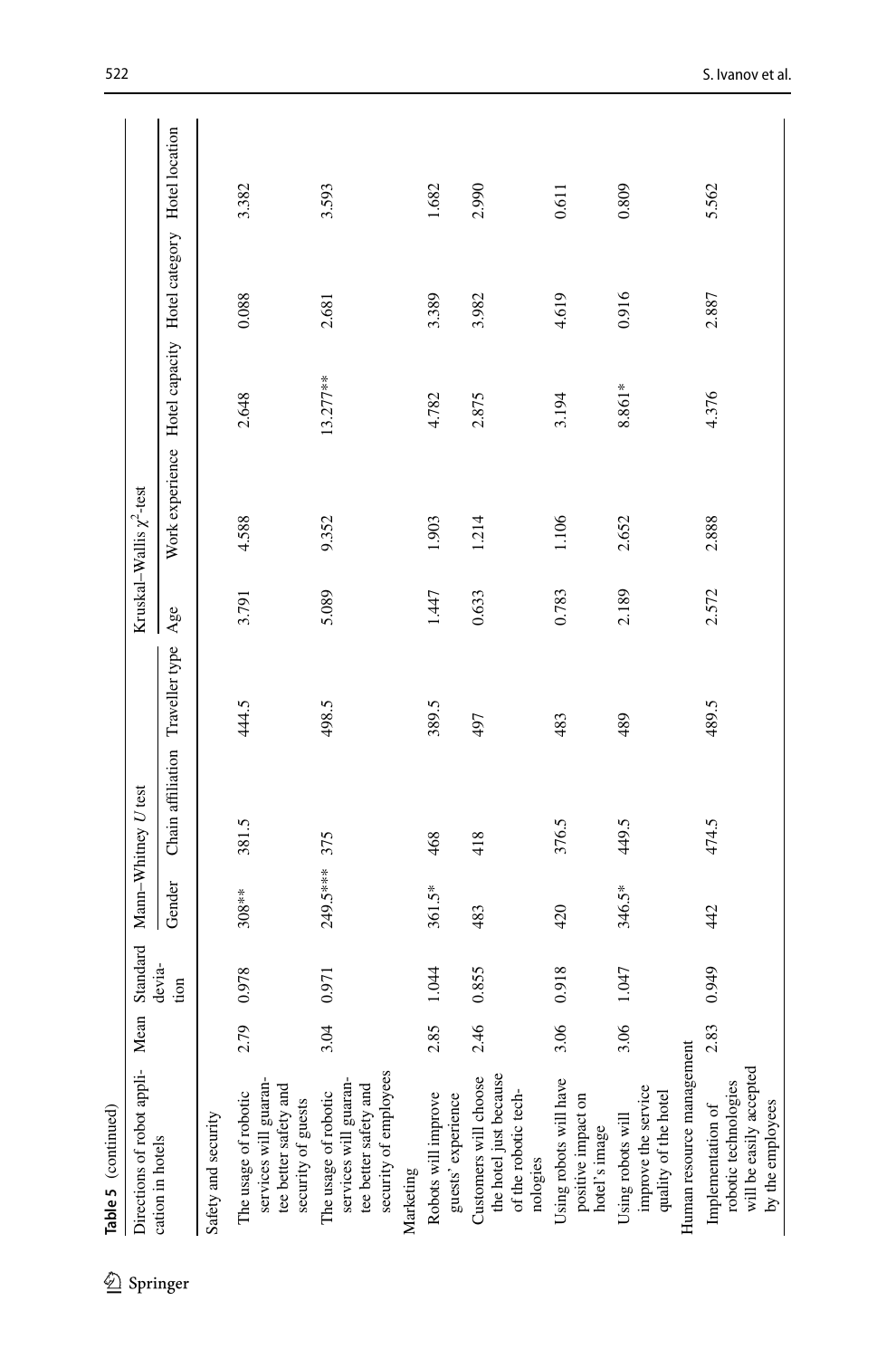| Table 5 (continued)                                                                  |      |                |               |                                      |               |       |                                                              |                           |       |       |
|--------------------------------------------------------------------------------------|------|----------------|---------------|--------------------------------------|---------------|-------|--------------------------------------------------------------|---------------------------|-------|-------|
| Directions of robot appli- Mean Standard Mann-Whitney U test                         |      |                |               |                                      |               |       | Kruskal–Wallis $\chi^2$ -test                                |                           |       |       |
| cation in hotels                                                                     |      | devia-<br>tion | Gender        | Chain affiliation Traveller type Age |               |       | Work experience Hotel capacity Hotel category Hotel location |                           |       |       |
| training of employees<br>require significant<br>Using robots would                   | 3.53 | 1.034          | 504.5         | 472                                  | $\frac{1}{4}$ | 1.813 | 3.393                                                        | 2.130                     | 2.023 | 1.746 |
| human employees to<br>robots will require<br>The introduction of<br>learn new skills | 3.75 | 0.960          | 407           | 477                                  | 437.5         | 0.765 | 1.040                                                        | 1.358                     | 0.337 | 2.885 |
| leagues will lose their<br>our hotel, many col-<br>If robots are used in<br>jobs (r) | 2.72 | 1.136          | 507.5         | 462                                  | 476           | 2.493 | 2.647                                                        | 0.365                     | 0.450 | 5.347 |
| If robots are used in our $3.72$<br>hotel, I will lose my<br>job(r)                  |      | 0.988          | 490.5         | 390.5                                | 378.5         | 4.978 | 3.083                                                        | 0.854                     | 8.151 | 1.969 |
| $\ddot{ }$<br>・こくて                                                                   |      | ļ              | $\frac{1}{2}$ | $\sim$ $\sim$                        |               |       |                                                              | しくく じょうせく くじ ききしゃくくく じょうき |       |       |

(1) Coding: 1—completely disagree, 5—completely agree; (2) (t)—reverse coding; (3) levels of significance: \*\*\*p < 0.001, \*\*p < 0.01, \*p < 0.05 (1) Coding: 1—completely disagree, 5—completely agree; (2) (r)—reverse coding; (3) levels of significance: \*\*\*p <0.01, \*\*p <0.01, \*p <0.05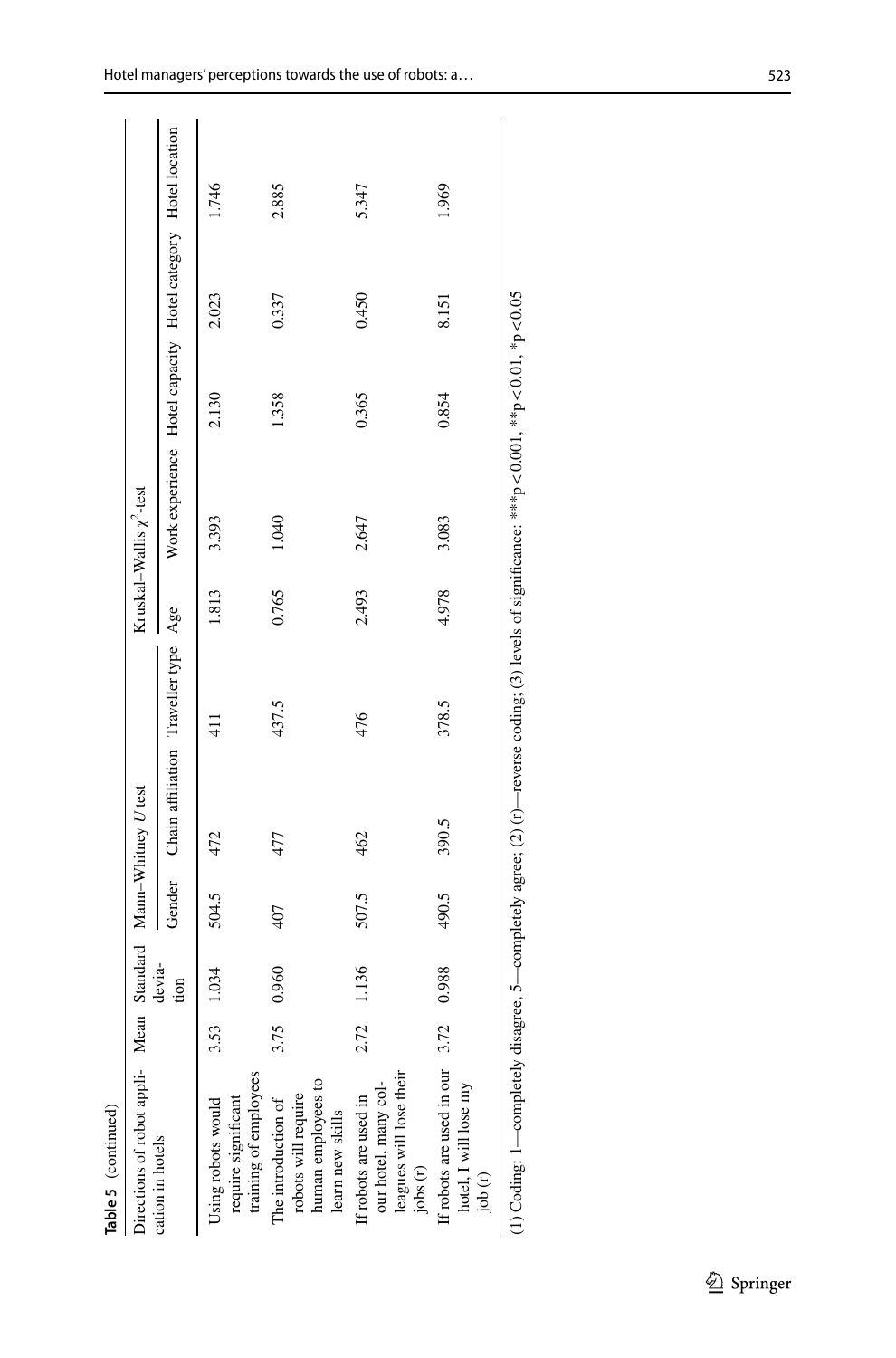#### **4.3 Impacts of service robots**

Table [5](#page-16-0) reveals respondents' perceptions about the impacts of the service robots on the functional areas in hotel management—operations, safety and security, marketing, human resource management, and fnance. The biggest potential impacts hotel managers see in operations—robots would make the operational processes easier ( $\bar{x}$ =3.33,  $\sigma$ =0.904) and will increase the service capacity of hotels allowing them to serve more guests ( $\bar{x}$ =3.29,  $\sigma$  = 1.106), but they would require the redesign hospitality facilities to allow for robot's mobility ( $\bar{x}$  = 3.68,  $\sigma$ =1.161) (Ivanov and Webster [2017\)](#page-27-15). From a human resource management perspective, the implementation of robots would require signifcant training of employees ( $\bar{x}$ =3.53,  $\sigma$ =1.034) and they may need to learn new skills too ( $\bar{x}$ =3.75,  $\sigma$ =0.960). The use of robots may lead to job losses ( $\bar{x}$ =2.72, reverse coding,  $\sigma = 1.136$ ), but managers were not generally afraid about being replaced ( $\bar{x}$  = 3.72, reverse coding,  $\sigma$  = 0.988). The marketing benefits were not very evident to the hotel managers and they gave mostly neutral responses, but they largely agreed that customers would not choose a hotel just because of the robotic technologies it used ( $\bar{x}$  = 2.46,  $\sigma$  = 0.855). Similarly, the respondents were not sure about the impacts of robotic technologies regarding the safety and security of guests  $(\bar{x}=2.79, \sigma=0.978)$  and employees  $(\bar{x}=3.04, \sigma=0.971)$ , but the COVID-19 pandemic might change their perceptions, especially considering that service robots can be a useful tool for physical distancing (Seyitoğlu and Ivanov [2020](#page-29-3)). Finally, from a fnancial perspective, respondents acknowledged that robots would reduce the operating costs of the hotel ( $\bar{x}$  = 3.44,  $\sigma$  = 0.977) and improve profitability ( $\bar{x}$  = 3.17,  $\sigma$  = 0.993), but were sceptical toward the improvement of occupancy rate ( $\bar{x}$ =2.76,  $\sigma$  =0.942) and the ability of the hotel to charge higher prices ( $\bar{x}$ =2.76,  $\sigma$  = 0.911). Therefore, findings indicate that the impact of robots on hotels' bottom line would be through cost reduction, not through higher revenues, prices, or occupancy rates.

The responses of hotel managers were largely homogeneous and only a few notable diferences were identifed. As with the initial fndings, males were more optimistic than females about the impacts of robots on revenues ( $U=313$ , p $< 0.01$ ), profitability (U=222, p<0.001), the safety and security of guests (U=308,  $p < 0.01$ ) and employees (U=249.5,  $p < 0.001$ ), and service quality (U=346.5,  $p < 0.05$ ). Furthermore, the managers of the largest properties were more conservative than the managers of the smallest hotels about the impact of robots on the safety and security of employees ( $\chi^2$  = 13.277, p < 0.001).

Qualitative results were in line with the quantitative results. From an operations perspective, robots would be used for "*fast service during peak moments…Fast check*-*in and checkout of the guests*" [P3] meaning that "*Employees will be able to serve more guests thanks to robots*" [P1] and they "*will be able to do more tasks, take extra responsibilities and will save time*" [P6]. The use of robots to help operations in peak service periods was mentioned by P4 and P16 as well. Concerning marketing, "*the use of robots will improve the quality of service of the hotel*" [P19] and "*may attract more visitors*" [P2]. However, from a fnancial perspective "*buying and maintaining a single robot is most likely to cost more than hiring a single*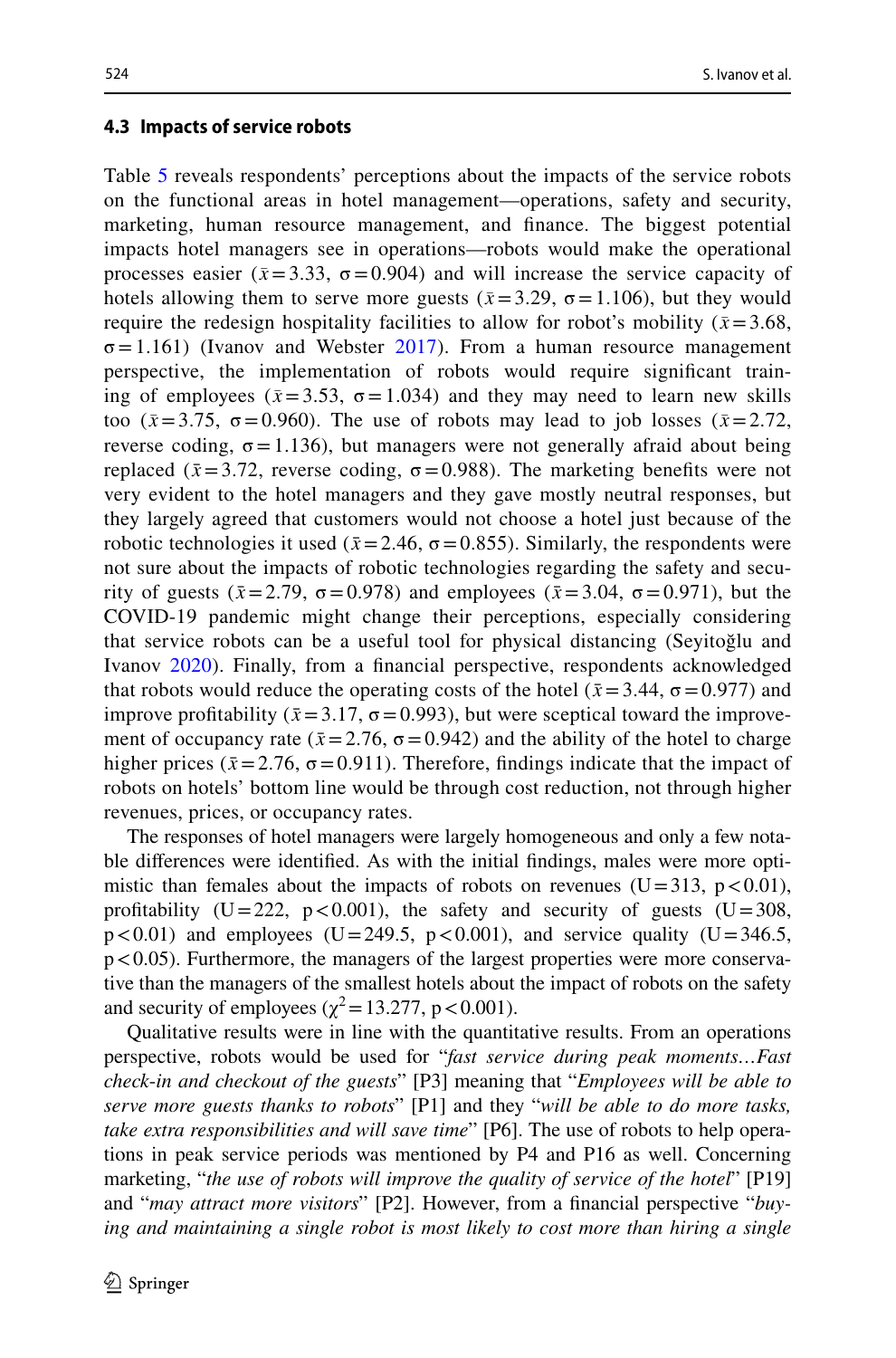*human*" [P8]. Therefore, the financial costs of service robots might be a hindrance to their implementation by the hotel industry (Ivanov and Webster [2018](#page-27-19)).

Most of the respondents' comments referred to the human resource management impacts of robots. For example, the introduction of robots would make it "*hard for a great number of employees…Use of robots will require additional training courses for the employees*" [P13], but hoteliers had a "*limited ability to conduct extra courses to teach all hotel employees to work properly with robotic technologies*" [P20]. Additionally, the use of robots requires that companies hire skilled employees to operate them which would push costs up. As P8 put it: "*There is no need to mention that in order these robots to function properly, we need to hire skilled people again to maintain them. The more skilled the specialist, the higher salary*". Nevertheless, the respondents were not afraid of substitution because a "*well*-*trained worker cannot be replaced*" [P18], "*in our hotel, we rely on human service, so robots are not such a big threat*" [P3], and a "*well*-*educated and skilled individual is more valuable than a technological advancement*" [P9]. Moreover, as P10 commented:

"In this regard, a well-trained employee with good qualifcations could in no way be replaced by a robot. I have guests who have returned to a particular hotel precisely because of the hotels' employees and of their attitude. There are customers who come back to certain restaurants because of their chefs and waiters. The attitude is everything in the hotel business" [P10].

Finally, one respondent commented that robots cannot substitute human employees but would rather compensate for the lack of employees: "*Robots will replace the lacking workforce … automation services will be indispensable in places where there are no longer qualifed personnel*" [P4]. These fndings support the claim of Ivanov and Webster [\(2019c](#page-27-3)) and Webster and Ivanov [\(2020](#page-30-17)) that in the near future automation technologies would rather compensate for the unborn children and the lack of sufficient and skilled employees willing to take hospitality jobs, but some substitution efect and replacement of employee by automation technologies is inevitable, although it would be at a diferent rate for diferent tasks and job positions (Ivanov [2020](#page-27-20)).

#### **4.4 Intention to implement service robots**

Pertinent to the fourth objective, respondents were asked about their intentions to introduce service robots in various hotel departments within diferent timeframes. The results are presented in Table [6](#page-21-0). The fndings show that none of the hotels had service robots. This refects the reality because the frst service robot in a hotel in Bulgaria was introduced in November 2019 by Best Western Premier Sofa Airport hotel—about 6 months after the end of data collection. The overwhelming majority of respondents did not intend to introduce robots or consider it as an option in at least 5 years. Only a small number of respondents reported they might introduce robots in less than a year.

The interview results were completely in line with the fndings from the questionnaire. Most interviewees (13 of them) reported they did not intend to implement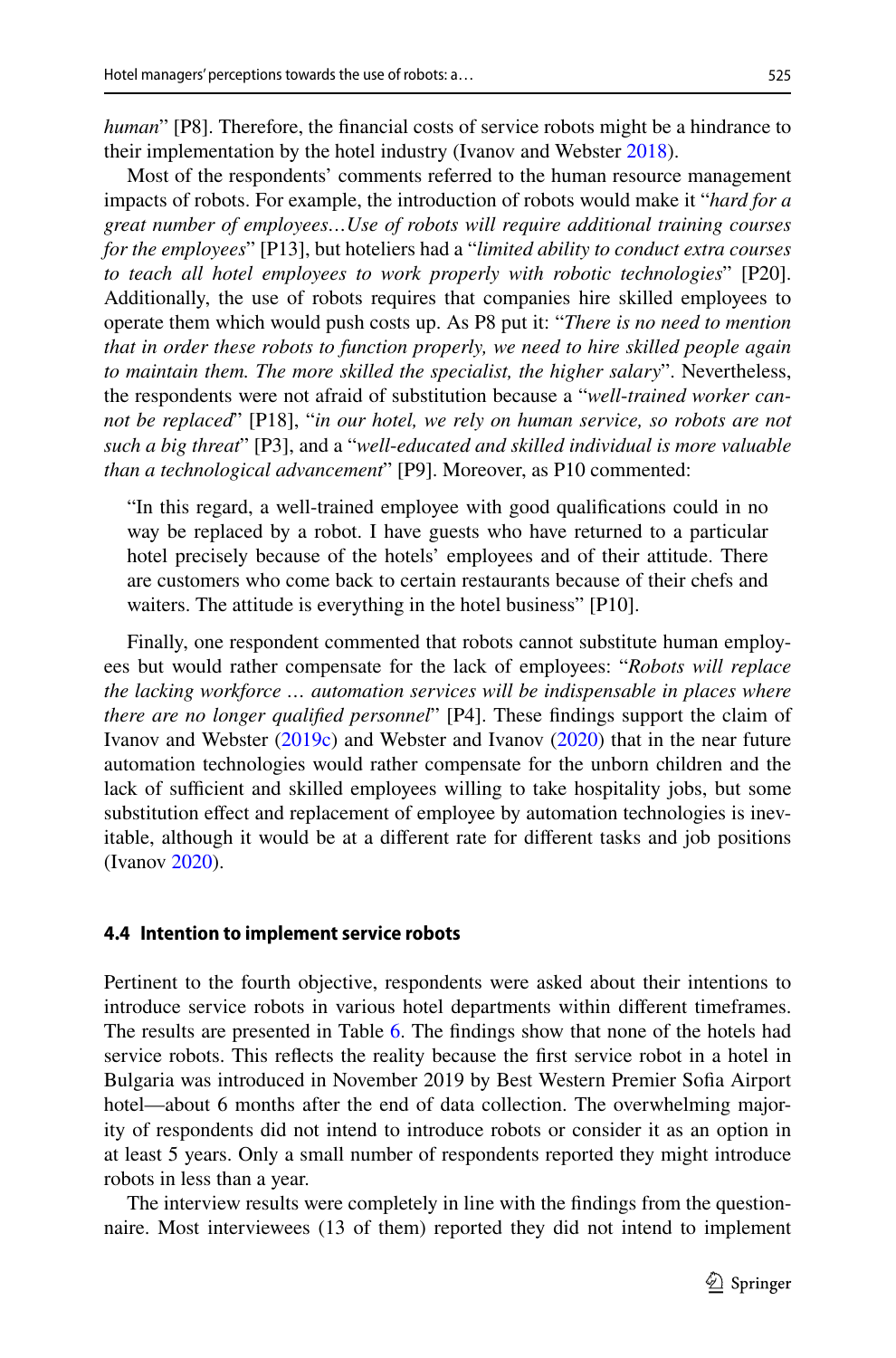| Table 6 Intention to introduce service robots |           |                   |                 |          |                 |              |                 |               |               |          |                        |                                                        |
|-----------------------------------------------|-----------|-------------------|-----------------|----------|-----------------|--------------|-----------------|---------------|---------------|----------|------------------------|--------------------------------------------------------|
| Directions of robot application in hotels     |           | Hotel departments |                 |          |                 |              |                 |               |               |          |                        |                                                        |
|                                               | Reception |                   | Restaurant      |          |                 | Housekeeping | Gardening       |               | Security      |          | Meetings and<br>events |                                                        |
|                                               |           | $\frac{6}{2}$     | Z               | olo      |                 | $\delta$     |                 | $\frac{6}{6}$ |               | $\%$     |                        | p <sub>e</sub>                                         |
| years<br>We intend to introduce within 1      |           | 3.8               |                 | 5.2      |                 | 1.3          |                 | 5.3           |               | 5.3      |                        | 3.8                                                    |
| We intend to introduce within 2-3 years       |           | 10.3              |                 | 5.2      |                 | 9.2          |                 | 9.3           |               | 3.3      |                        | $\overline{5}$ .<br>$\overline{5}$ .<br>$\overline{1}$ |
| We intend to introduce within 4-5 years       |           | 6.4               |                 | 6.5      |                 | 7.9          |                 | 9.3           |               |          |                        |                                                        |
| We intend to introduce in more than 5 years   |           | 16.7              | $\overline{16}$ | $20.8\,$ | $\overline{16}$ | $21.1$ 60.5  | $\overline{16}$ | 21.3          | $\mathbf{13}$ | $17.1\,$ | $\approx$              | $20.3$                                                 |
| We do not intend to introduce robots          | 49        | 62.8              | 48              | 62.3     | 46              |              | 4               | 54.7          | 52            | 68.4     | 52                     | 65.8                                                   |
| Total                                         | 78        | 100.0             | 77              | 100.0    | 76              | 000          | 75              | 100.0         | 76            | 100.0    | 79                     | 100.0                                                  |
| $\chi^2 = 9.894$ , df = 20, p=0.970           |           |                   |                 |          |                 |              |                 |               |               |          |                        |                                                        |

<span id="page-21-0"></span>

| <b>Case of</b>              |
|-----------------------------|
| 0.0117770                   |
| $2.44$ and $2.44$ and $2.5$ |
| $\mathbf{r}$                |
| wtontiner.                  |
|                             |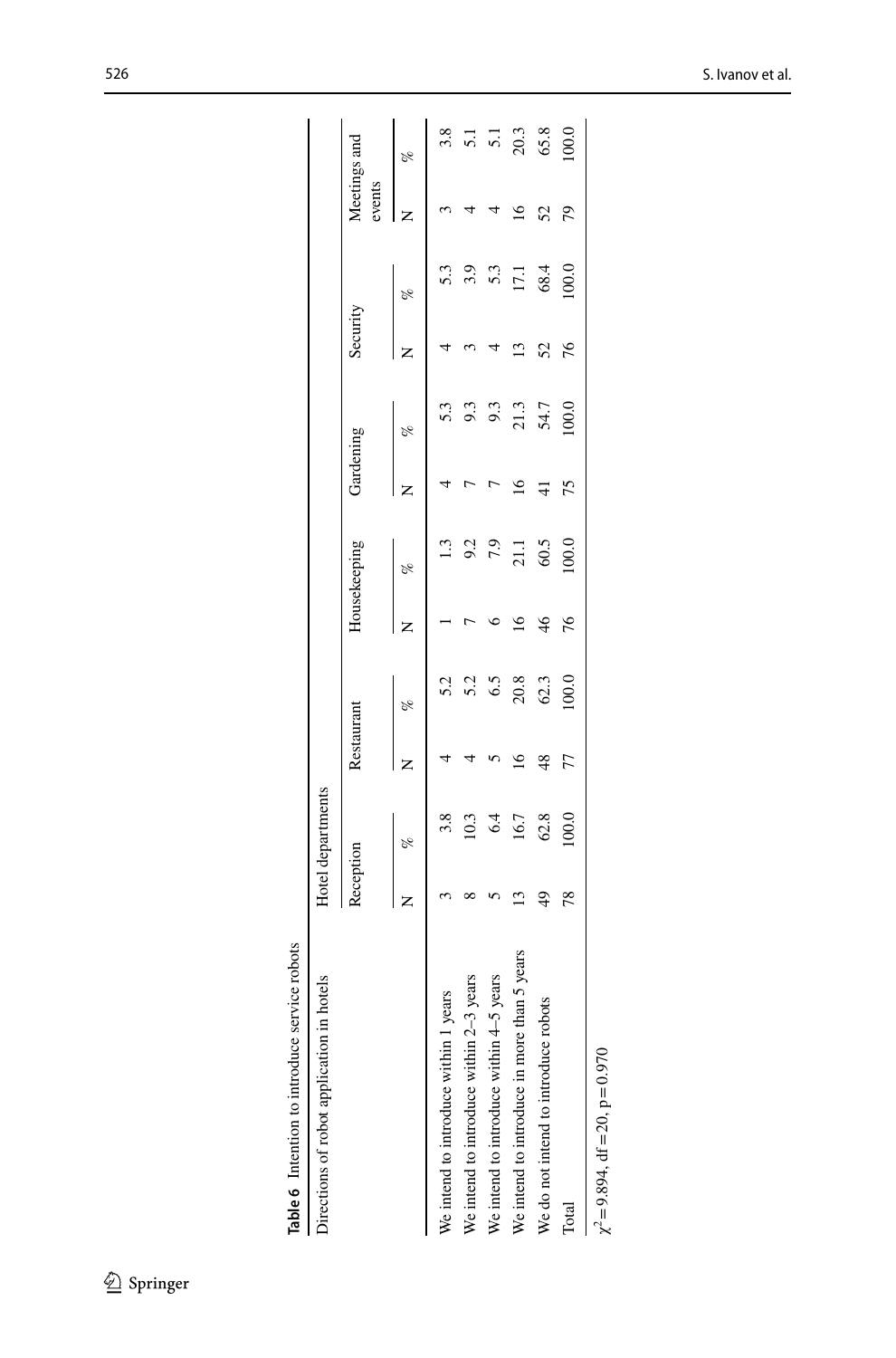robotic technology in their hotels due to various reasons—some reported insufficient fnancial resources [P12, P15, P16, P20] or serving predominantly elderly tourists [P3, P6] as barriers for robot implementation. Specifcally, P6 mentioned that "*robots would be of great use in restaurants and households but not in our hotel due to the types of visitors that stay*" [P6]. Other interviewees mentioned that they did not intend to implement robots in their operations because they rely on and prefer human employees [P1, P2, P4, P9, P17] in their hotels. Moreover, they believe that for the tourism and hospitality industry employees were better than robots as the industry was based on human-human interactions while "*robotic technologies could not be as efective as people*" [P9]. Additionally, P2 said: "*No, I would not like to implement robotic technologies in my hotel, because I think that the best service is delivered to the guests by humans*" [P2].

# <span id="page-22-0"></span>**5 Conclusion**

#### **5.1 Contribution**

This paper contributes to the literature by analysing hotel managers' perceptions of service robots. More specifcally, the paper identifes the managers' perceptions regarding the advantages and disadvantages of service robots, their readiness to implement service robots, the tasks considered as appropriate for robotisation, the expected impacts of service robots on hotel management's functional areas, and the role of respondents' and hotels' characteristics on managers' perceptions of service robots. From a methodological perspective, the application of convergent mixed methods design allowed the triangulation of fndings and deeper insights into the subject. From a managerial perspective, the results may help hotel managers in terms of implementing service robots in their operations.

#### <span id="page-22-1"></span>**5.2 Theoretical implication**

From a theoretical perspective, the fndings indicate that some of the tasks in hotels would be more appropriate for robots, while others—for human employees (Table [4\)](#page-13-0). Results show that the robots were perceived as appropriate for repetitive, dirty, dull, and dangerous tasks (e.g. cleaning the common areas of the hotel, delivering laundry, gardening, issuing payment document, processing card payments), which human employees avoid, or for tasks that put the human in a superior position over a robot (e.g. taking customer orders for laundry, new towels, linen). On the other hand, hotel managers would rather use humans for tasks that require social skills and emotional intelligence (welcoming/greeting customers, guiding the guest to the room/table), for tasks which would put a human in a subordinate position to a robot if a robot performed them (e.g. massage), or for tasks related to food and drinks (e.g. preparing and serving food and drinks). In this regard, the fndings confrm previous studies (Dogan and Vatan [2019](#page-27-12); Ivanov and Webster [2019a](#page-27-8)) about the scope of tasks that hospitality employees consider as appropriate for robotisation.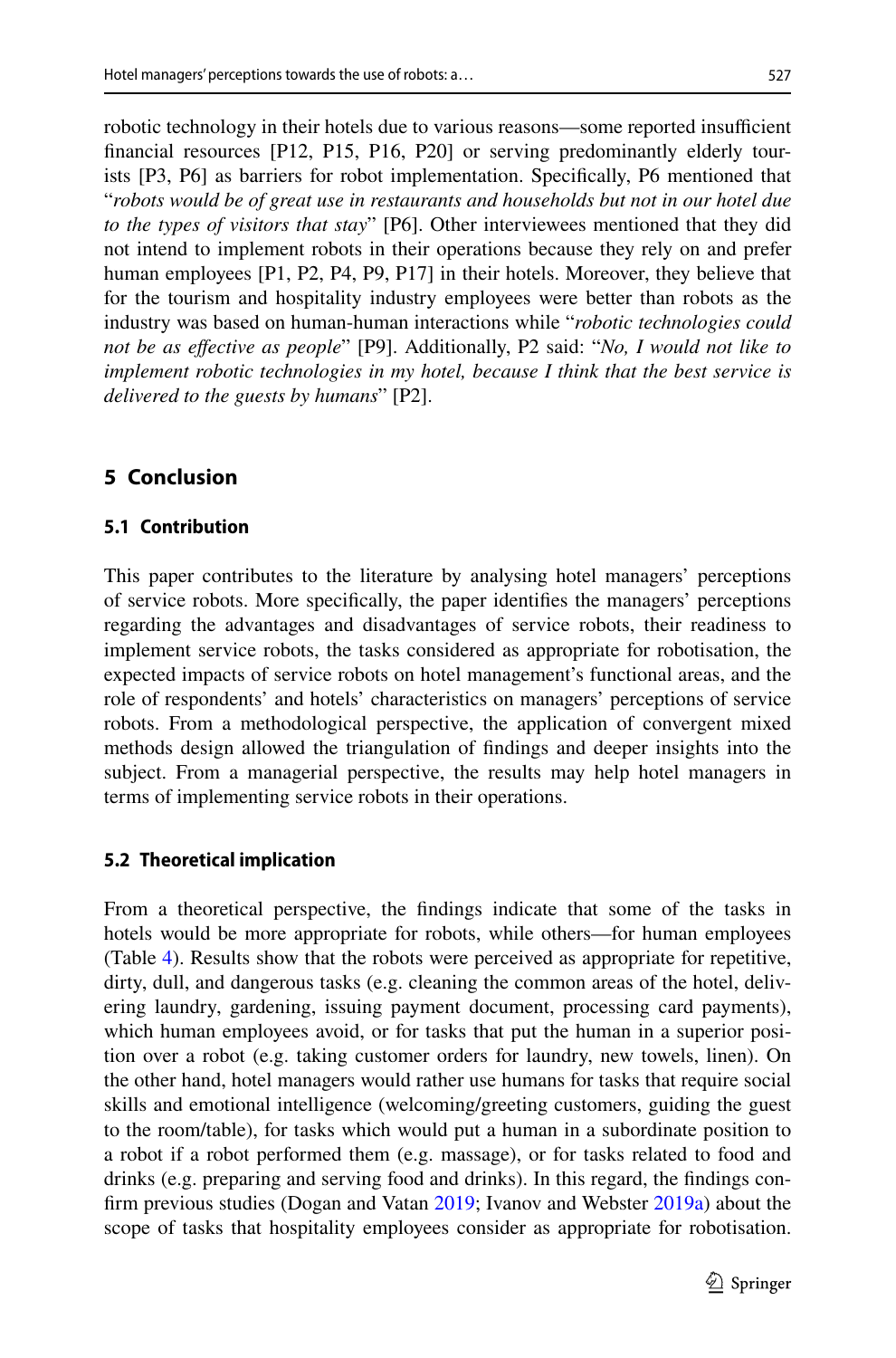Moreover, the fndings mirror the results of demand-side studies that show that information provision, documentation and payments, and housekeeping activities are acceptable for robotisation, while body-related tasks are not (Ivanov et al. [2018a](#page-28-9)). Therefore, if hoteliers decide to robotise these activities, they may face little resistance by guests.

Furthermore, the fndings showed that the demographic characteristics of respondents (age, work experience) played little role in their perceptions of service robots, the tasks they could be assigned to perform, and robots' potential impacts on hotel's business (Tables [3,](#page-11-0) [4,](#page-13-0) and [5](#page-16-0)). Gender was found to be shaping perceptions towards robots—males were more receptive to service robots compared to female managers thus confrming prior studies (Lofredo and Tavakkoli [2016;](#page-28-16) Ivanov et al. [2018a](#page-28-9)). The characteristics of the hotel where the managers were working (chain afliation, the predominant type of served guests, category, location, and size) had little role in shaping managers' perceptions with one notable exception. The managers of the largest properties were a bit more sceptical toward the application of robots for some tasks than the managers of smaller hotels. They considered that robots would decrease the quality of the service they provide; hence, the preference towards human employees instead of robots in the largest hotels was a way to humanise the customer experience and avoid perceptions of the commodifcation of their product. Therefore, overall, the fndings do not support the role of the organisational factors identifed in the Technology–Organisation–Environment framework (Tornatzky and Fleischer [1990](#page-29-23)) and the institutional theory (DiMaggio and Powell [1983\)](#page-27-18) in shaping managers' perceptions towards service robots, although respondents' answers varied by the hotel size for some directions of robot application (Table [4](#page-13-0)) and impacts of robots (Table [5](#page-16-0)).

Additionally, the interviewees indicated that skilled and well trained human employees were more valuable than robots and believed that human employees were more adequate for the hospitality and tourism industry because the industry was mostly related to customer service, employee attitude and behaviour (Qiu et al. [2020](#page-29-14)) which were perceived as important factors for high guest satisfaction and memorable customer experience (Kim et al. [2012](#page-28-21)). However, as there are diferent types of tourists, there may be some tourists who search for safety and security and some other tourists who are eager to experience robotics. For example, after the current pandemic (COVID-19) people may desire to have physically distant service which may be difficult to deliver by human employees. Thus, robotics may increasingly gain importance in terms of providing physically distant hospitality and tourism services (Seyitoğlu and Ivanov [2020\)](#page-29-3).

Finally, the hotel managers perceived that the balance between the enhancement and the substitution efects of robots on tourism and hospitality jobs (Dogan and Vatan [2019;](#page-27-12) Ivanov and Webster [2019d,](#page-27-17) [e](#page-27-14)) was defnitely on the side of the enhancement efect. Respondents considered that robots will not substitute them, but will help the employees be more effective, efficient, and productive. In that sense, the fndings did not provide support to the fears that robots would replace human employees in tourism and hospitality (Li et al. [2019\)](#page-28-14). However, the improvement of the technical capabilities of robots in the future will increase the substitution potential of robots, leading to the replacement rather than the enhancement of tourism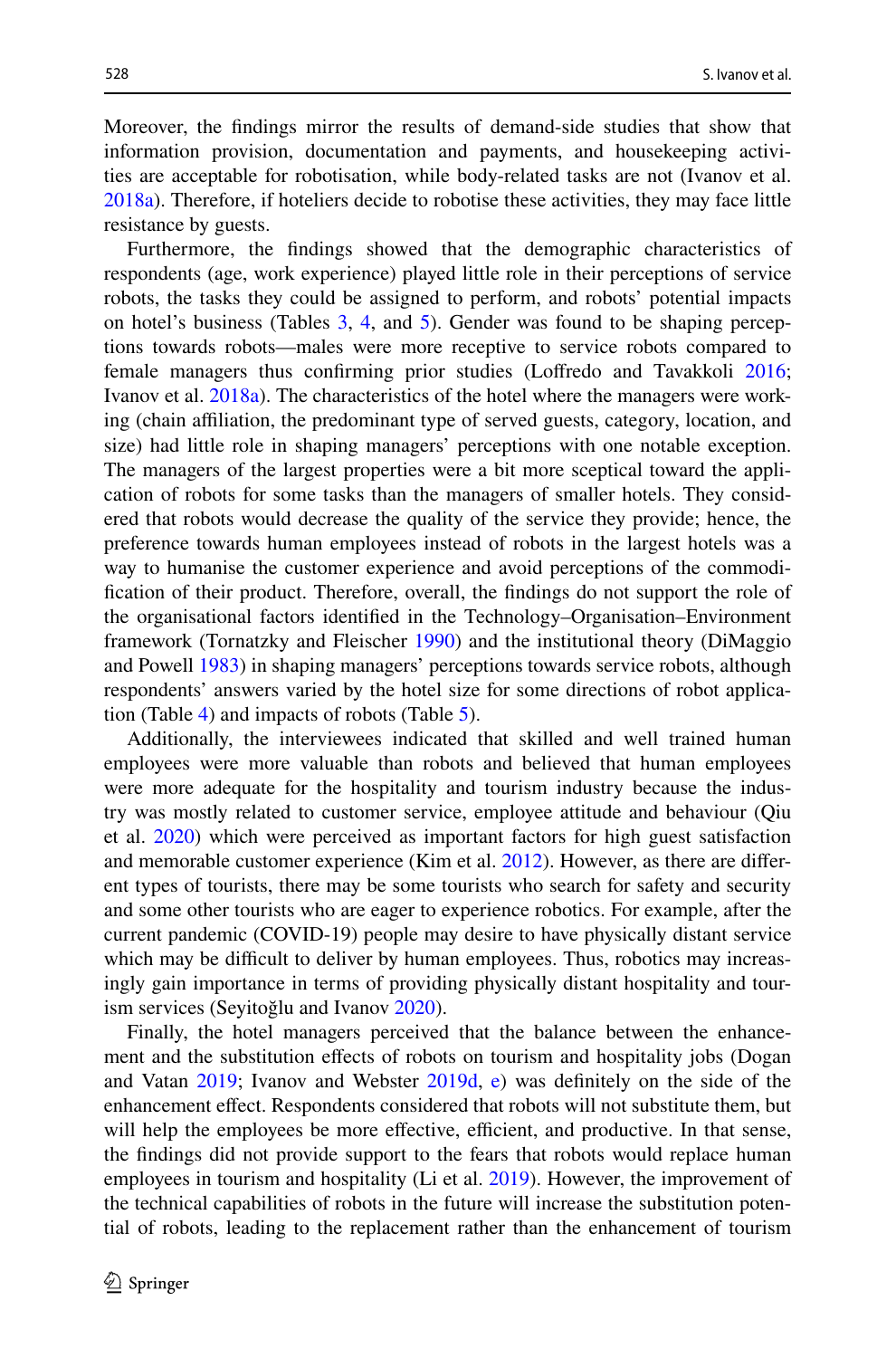and hospitality employees. The demographic crisis that developed economies face (Webster and Ivanov [2020\)](#page-30-17) and the increased acceptance of service robots by customers will further stimulate the implementation of service robots by tourism and hospitality companies.

#### **5.3 Managerial implications**

This study provides signifcant implications for hotel managers in terms of using robots in their services. First, as mentioned in Sect. [5.2,](#page-22-1) robots were considered more appropriate for repetitive, dirty, dull, and dangerous tasks. The use of robots for dirty and dangerous tasks (e.g. cleaning the foors, disinfection) ensures human employees' health and, accordingly, the number of workplace accidents may decrease. Furthermore, the use of robots for repetitive and dull tasks would not only improve the operational efficiency of the hotel but would also create a better working climate for employees who consider such tasks as not psychologically rewarding and will save their time for other tasks (Tuomi et al. [2020a\)](#page-29-21). Since the robots are helpful in repetitive and less complex tasks, human employees may be able to spend more time to provide personalised services to guests (Larivière et al. [2017](#page-28-22)). Furthermore, thanks to robotics, employees may have the opportunity to focus on guest communication which has the potential to strengthen the guest's relationship (Qiu et al. [2020\)](#page-29-14). In this respect, robotics may enhance the satisfaction of employees which is signifcant in terms of service quality and guest satisfaction. Moreover, as Lee et al. [\(2020](#page-28-23)) point out, service providers should not expect robots to perform very complex services such as handling customer complaints and serving VIP guests because they are more efective for less complex, routine, and repeated tasks. Therefore, although robots may perform some tasks in hotels, this does not mean that they would replace all human jobs in hotel operations. However, technological progress in the feld of robotics may decrease the gap between robots and human employees in terms of social skills, thus making robots appropriate for tasks which hoteliers currently consider as reserved for humans, and expand the areas of their application in hotels (Qiu et al. [2020;](#page-29-14) Tung and Au [2018\)](#page-29-25).

The major potential impacts hotel managers see in operations are that robots would make the operational processes easier and will increase the service capacity of hotels allowing them to serve more guests, but they would require redesign hospitality facilities to allow for robot's mobility (Ivanov and Webster [2017](#page-27-15)). Overall, fndings show that the impact of robots on hotels' bottom line would be through cost reduction, not through higher revenues, prices, or occupancy rates. Therefore, robotics companies that sell service robots to the hospitality industry would need to create strong business cases, measure and emphasise in their business proposals to hoteliers the cost savings that their robots would deliver, but without overpromises and hype. Once in operation, robots have to match the expectations of hoteliers and the promises of robot manufacturers and sellers, and really decrease the costs of hotels, because otherwise they would be turned off (like in Henn na Hotel) and hoteliers, being the customers of robotics companies, would be dissatisfed. On the other hand, the respondents in this study were somewhat sceptical regarding the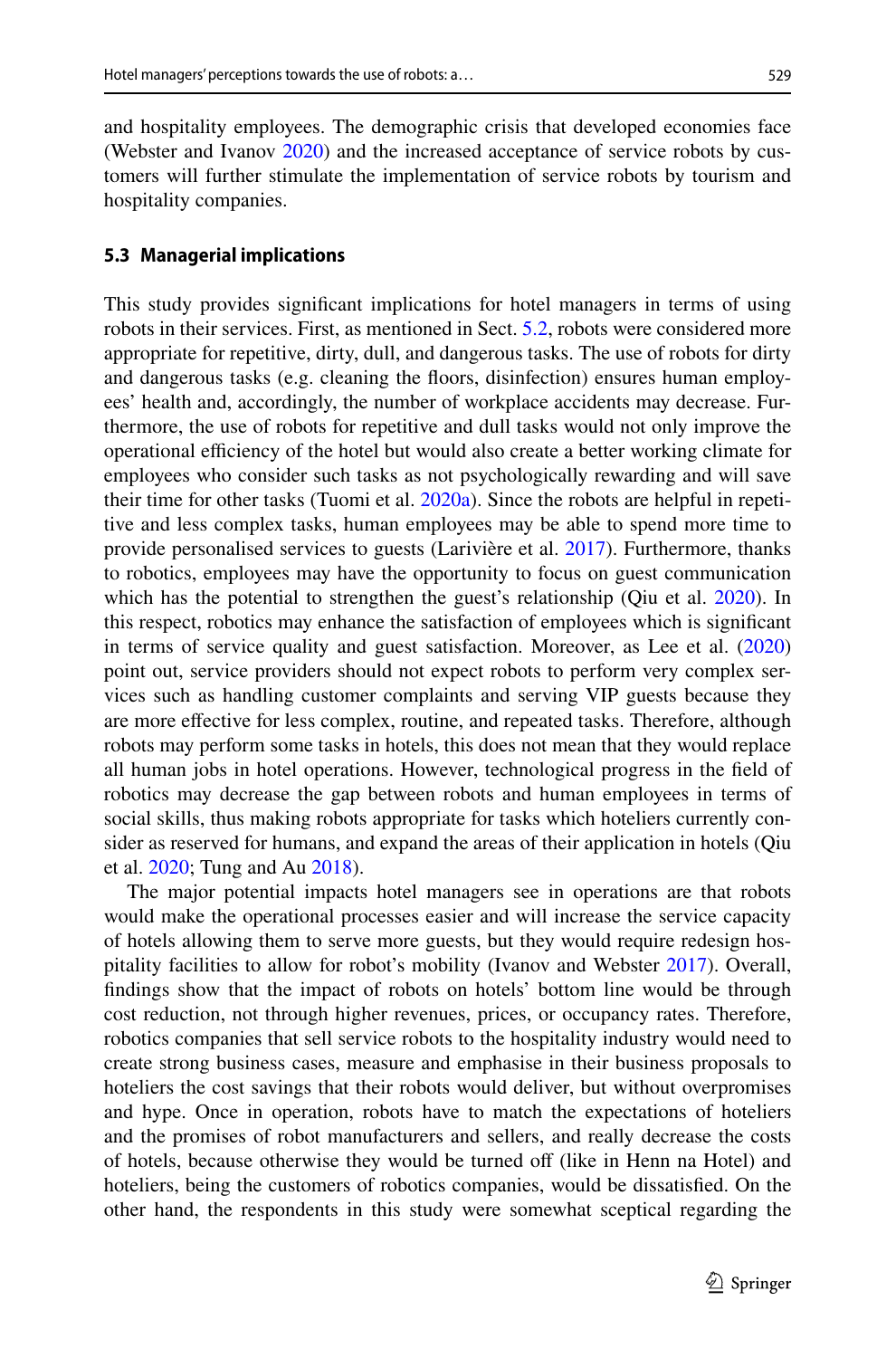marketing benefits of robots but acknowledged the need for staff training to learn new skills. Therefore, robotics companies have to provide initial and periodic training to hotel employees to allow them to use their robots safely, effectively, and efficiently. Additionally, robotics companies have to be proactive; they must develop and present cases of successful implementation of robots in hotels, and elaborate on how robots contributed to customer satisfaction and the overall guest experience (Qiu et al. [2020;](#page-29-14) Tung and Au [2018](#page-29-25); Tung and Law [2017](#page-29-9)). In that way, the positive examples may shift the perceptions of hotel managers because they would see the marketing potential of robots. They may also advise hoteliers on the potential use of robots in their properties.

Finally, hotel managers must have a realistic view of the advantages and disadvantages of robots compared to human employees and implement a comprehensive cost–beneft analysis about the impacts of robot use in their properties (Ivanov and Webster [2018\)](#page-27-19). This analysis must cover not only the fnancial aspects of the business, but it has to be more holistic and encompass operations, marketing, human resource management, and safety and security as well. Such analysis allows hoteliers to take an informed decision about the implementation of robots. The actual decision has to be justifed, not based on hype, fashion, or copying competitors' actions (mimetic pressure in the institutional theory by DiMaggio and Powell [1983\)](#page-27-18).

#### **5.4 Limitations and future research directions**

Although this study provides valuable fndings related to the use of robotics in hotels from the perspective of hotel managers, it is necessary to mention some of its limitations. First, the sample size is small—despite the authors' eforts, only 99 hotel managers (79 managers for the quantitative study and 20 managers for the qualitative study) participated in the research. Probably the hotel managers that responded to the questionnaire and the interviews had greater knowledge and more positive perceptions towards robots compared to those who did not respond. Previous studies that researched Bulgarian hotel managers reported similar low response rates (Ivanov et al. [2014,](#page-27-21) [2015;](#page-28-24) Ivanova and Ivanov [2015\)](#page-28-25). Second, the authors used nonprobability sampling due to the lack of a publicly available and comprehensive list of contact details of hotels in the country that would have allowed probability sampling. Therefore, the fndings cannot be generalised beyond that empirical context. Third, as a direct consequence of the non-probability sampling, the managers of the seaside hotels were overrepresented in the interviews but not in the sample from the questionnaire. Fourth, the question 'Robots may misunderstand a question/order' might have been double-barrelled. Although for a robot it does not matter whether the sentence is a question or an order—in both cases it is a piece of information that needs to be understood and the necessary actions to be taken, it is possible that the respondents had diferent views about a robot misunderstanding a question compared to a robot misunderstanding an order. Finally, the data were collected before the COVID-19 outbreak. Thus, the perceptions of hotel managers toward the use of service robots may have changed, especially towards the questions related to safety and security, but this should be subject to future research.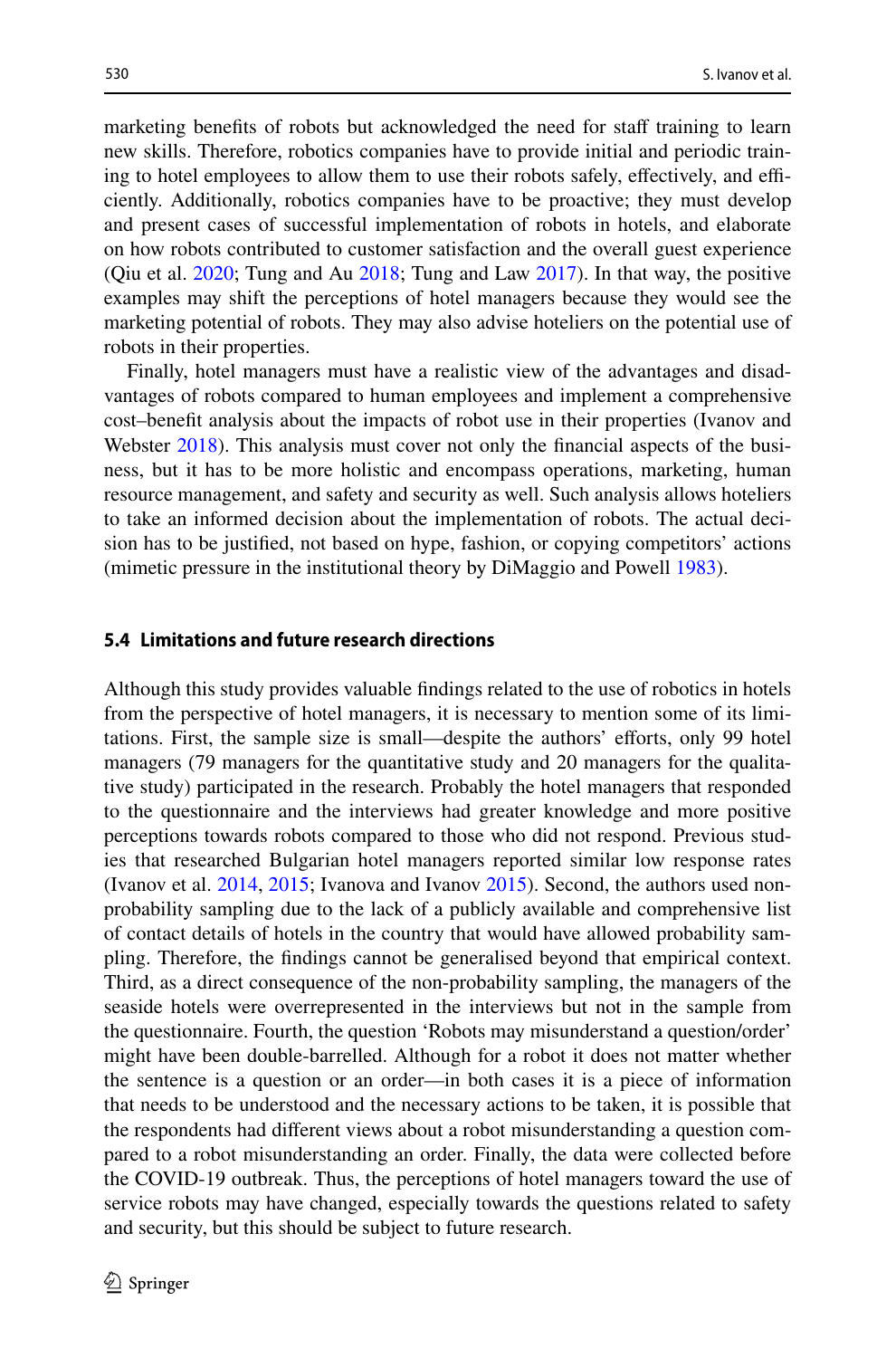The tourism and hospitality literature desperately needs an in-depth economic analysis of the real-life cases of robot applications by hotels, restaurants, airports, and other travel, tourism, and hospitality companies. Future research needs to delve into the actual fnancial and non-fnancial costs and benefts that robots create for companies and illuminate the economic feasibility of the use of robots in the tourism and hospitality context. Moreover, research can focus on the role of COVID-19 pandemic on the use of robots by tourism and hospitality companies. Furthermore, research can shed light on the actual substitution and enhancement efects experienced by companies that introduced service robots. Finally, research can investigate the collaboration between human employees and robots in the delivery of tourism and hospitality services.

**Author contributions** SI: supervision, conceptualization, methodology, formal analysis (quantitative data), writing—original draft, writing—review and editing. FS: formal analysis (qualitative data), writing—original draft. MM: conceptualization, methodology, investigation (data collection).

**Funding** None.

### **Compliance with ethical standards**

**Confict of interest** The authors declare that they have no confict of interest.

# **References**

- <span id="page-26-2"></span>Belanche D, Casaló LV, Flavián C, Schepers J (2020) Service robot implementation: a theoretical framework and research agenda. Serv Ind J 40(3–4):203–225
- <span id="page-26-4"></span>Berezina K, Ciftci O, Cobanoglu C (2019) Robots, artificial intelligence, and service automation in restaurants. In: Ivanov S, Webster C (eds) Robots, artifcial intelligence, and service automation in travel, tourism and hospitality. Emerald Publishing Limited, Bingley, pp 185–219
- <span id="page-26-1"></span>Bhimasta RA, Kuo PY (2019) What causes the adoption failure of service robots? A case of Henn-na Hotel in Japan. In: Adjunct proceedings of the 2019 ACM international joint conference on pervasive and ubiquitous computing and proceedings of the 2019 ACM international symposium on wearable computers, pp 1107–1112. <https://dl.acm.org/doi/abs/10.1145/3341162.3350843>
- <span id="page-26-6"></span>Chan APH, Tung VWS (2019) Examining the efects of robotic service on brand experience: the moderating role of hotel segment. J Travel Tour Mark 36(4):458–468
- <span id="page-26-5"></span>Choi S, Liu SQ, Mattila AS (2019) "How may I help you?" Says a robot: examining language styles in the service encounter. Int J Hosp Manag 82:32–38
- <span id="page-26-8"></span>Choi Y, Oh M, Choi M, Kim S (2020) Exploring the infuence of culture on tourist experiences with robots in service delivery environment. Curr Issues Tour. [https://doi.org/10.1080/13683](https://doi.org/10.1080/13683500.2020.1735318) [500.2020.1735318](https://doi.org/10.1080/13683500.2020.1735318)
- <span id="page-26-0"></span>Collier DA (1983) The service sector revolution: the automation of services. Long Range Plan 16(6):10–20
- <span id="page-26-3"></span>Collins GR, Cobanoglu C, Bilgihan A, Berezina K (2017) Automation and robotics in the hospitality industry, Chapter 12. In: Hospitality information technology: learning how to use it, 8th edn. Kendall/Hunt Publishing Co., Dubuque, pp 413–449
- <span id="page-26-9"></span>Creswell JW (2012) Educational research. planning, conducting, and evaluating quantitative and qualitative research, 4th edn. Pearson Education, Boston
- <span id="page-26-7"></span>Davis FD (1989) Perceived usefulness, perceived ease of use, and user acceptance of information technology. MIS Q 13(3):319–340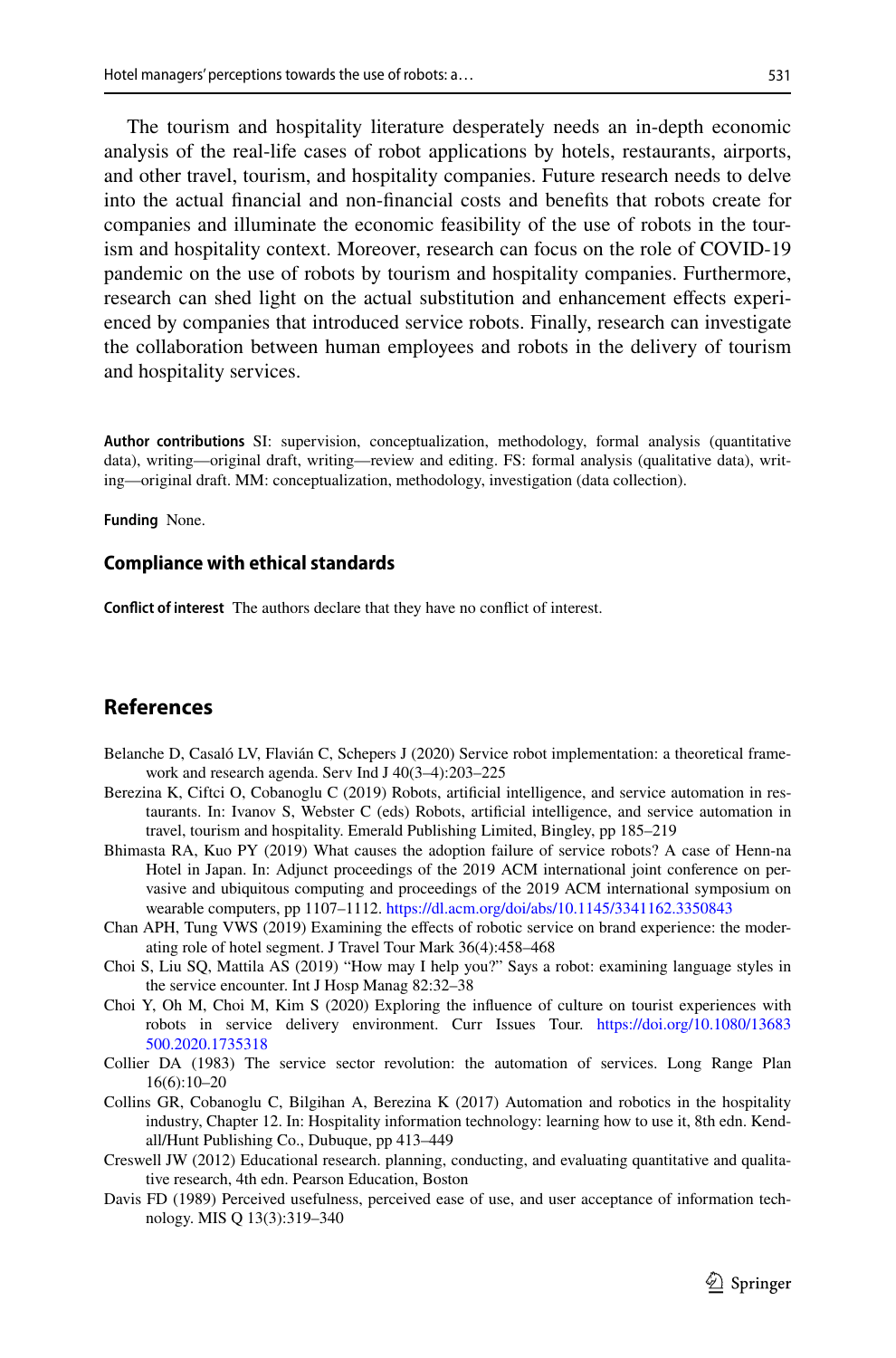- <span id="page-27-11"></span>de Kervenoael R, Hasan R, Schwob A, Goh E (2020) Leveraging human-robot interaction in hospitality services: incorporating the role of perceived value, empathy, and information sharing into visitors' intentions to use social robots. Tour Manag 78:104042
- <span id="page-27-18"></span>DiMaggio J, Powell W (1983) The iron cage revisited: institutional isomorphism and collective rationality in organizational felds. Am Sociol Rev 48(2):147–160
- <span id="page-27-12"></span>Dogan S, Vatan A (2019) Hotel managers' thoughts towards new technologies and service robots' at hotels: a qualitative study in Turkey. In: Cobanoglu C, Cavusoglu M, Corbaci A (eds) Advances in global business and economics, vol 2. ANAHEI Publishing, Sarasorta, pp 382–399
- <span id="page-27-16"></span>Farrell J, Klemperer P (2007) Coordination and lock-in: competition with switching costs and network efects. In: Armstrong M, Porter R (eds) Handbook of industrial organization, vol 3. Elsevier, Amsterdam, pp 1967–2072
- <span id="page-27-5"></span>Foster ME, Gaschler A, Giuliani M (2013) How can I help you? Comparing engagement classifcation strategies for a robot bartender. In: Proceedings of the 15th ACM on International conference on multimodal interaction. ACM, pp 255–262
- <span id="page-27-7"></span>Gretzel U, Murphy J (2019) Making sense of robots: consumer discourse on robots in tourism and hospitality service settings. In: Ivanov S, Webster C (eds) Robots, artifcial intelligence, and service automation in travel, tourism and hospitality. Emerald Publishing Limited, Bingley, pp 93–104
- <span id="page-27-10"></span>Ho TH, Tojib D, Tsarenko Y (2020) Human staff vs. service robot vs. fellow customer: does it matter who helps your customer following a service failure incident? Int J Hosp Manag 87:102501
- <span id="page-27-0"></span>Huang MH, Rust RT (2018) Artifcial intelligence in service. J Serv Res 21(2):155–172
- <span id="page-27-1"></span>Huang MH, Rust RT (2020) Engaged to a robot? The role of AI in service. J Serv Res. [https://doi.](https://doi.org/10.1177/1094670520902266) [org/10.1177/1094670520902266](https://doi.org/10.1177/1094670520902266)
- <span id="page-27-6"></span>Hwang J, Kim H, Kim W (2019) Investigating motivated consumer innovativeness in the context of drone food delivery services. J Hosp Tour Manag 38:102–110
- <span id="page-27-2"></span>ISO (2012) ISO 8373:2012. Robots and robotic devices—vocabulary. Retrieved on Sept 8, 2019 from <https://www.iso.org/obp/ui/#iso:std:iso:8373:ed-2:v1:en>
- <span id="page-27-13"></span>Ivanov S (2019) Ultimate transformation: how will automation technologies disrupt the travel, tourism and hospitality industries? Zeitschrift für Tourismuswissenschaft 11(1):25–43
- <span id="page-27-20"></span>Ivanov S (2020) The impact of automation on tourism and hospitality jobs. Inf Technol Tour. [https://doi.](https://doi.org/10.1007/s40558-020-00175-1) [org/10.1007/s40558-020-00175-1](https://doi.org/10.1007/s40558-020-00175-1)
- <span id="page-27-15"></span>Ivanov S, Webster C (2017) Designing robot-friendly hospitality facilities. In: Proceedings of the scientifc conference "tourism, innovations, strategies", 13–14 October 2017, Bourgas, pp 74–81
- <span id="page-27-19"></span>Ivanov S, Webster C (2018) Adoption of robots, artifcial intelligence and service automation by travel, tourism and hospitality companies—a cost–benefit analysis. In: In Marinov V, Vodenska M, Assenova M, Dogramadjieva E (eds) Traditions and innovations in contemporary tourism. Cambridge Scholars Publishing, Cambridge, pp 190–203
- <span id="page-27-8"></span>Ivanov S, Webster C (2019a) What should robots do? A comparative analysis of industry professionals, educators and tourists. In: Pesonen J, Neidhardt J (eds) Information and communication technologies in tourism 2019, proceedings of the international conference in Nicosia, Cyprus, 30.01– 01.02.2019, pp 249–262
- <span id="page-27-9"></span>Ivanov S, and Webster C (2019b) Perceived appropriateness and intention to use service robots in tourism. In: Pesonen J, Neidhardt J (eds) Information and communication technologies in tourism 2019, proceedings of the international conference in Nicosia, Cyprus, 30.01–01.02.2019, pp 237–248
- <span id="page-27-3"></span>Ivanov S, Webster C (2019c) Conceptual framework of the use of robots, artifcial intelligence and service automation in travel, tourism, and hospitality companies. In: Ivanov S, Webster C (eds) Robots, artifcial intelligence and service automation in travel, tourism and hospitality. Emerald Publishing, Bingley, pp 7–37
- <span id="page-27-17"></span>Ivanov S, Webster C (2019d) Economic fundamentals of the use of robots, artifcial intelligence and service automation in travel, tourism and hospitality. In: Ivanov S, Webster C (eds) Robots, artifcial intelligence and service automation in travel, tourism and hospitality. Emerald Publishing, Bingley, pp 39–55
- <span id="page-27-14"></span>Ivanov S, Webster C (2019e) Robots in tourism: a research agenda for tourism economics. Tour Econ. <https://doi.org/10.1177/1354816619879583>
- <span id="page-27-4"></span>Ivanov S, Webster C (eds) (2019f) Robots, artifcial intelligence and service automation in travel, tourism and hospitality. Emerald Publishing, Bingley
- <span id="page-27-21"></span>Ivanov S, Ivanova M, Iankova K (2014) Sustainable tourism practices of accommodation establishments in Bulgaria: an exploratory study. Tourismos 9(2):175–205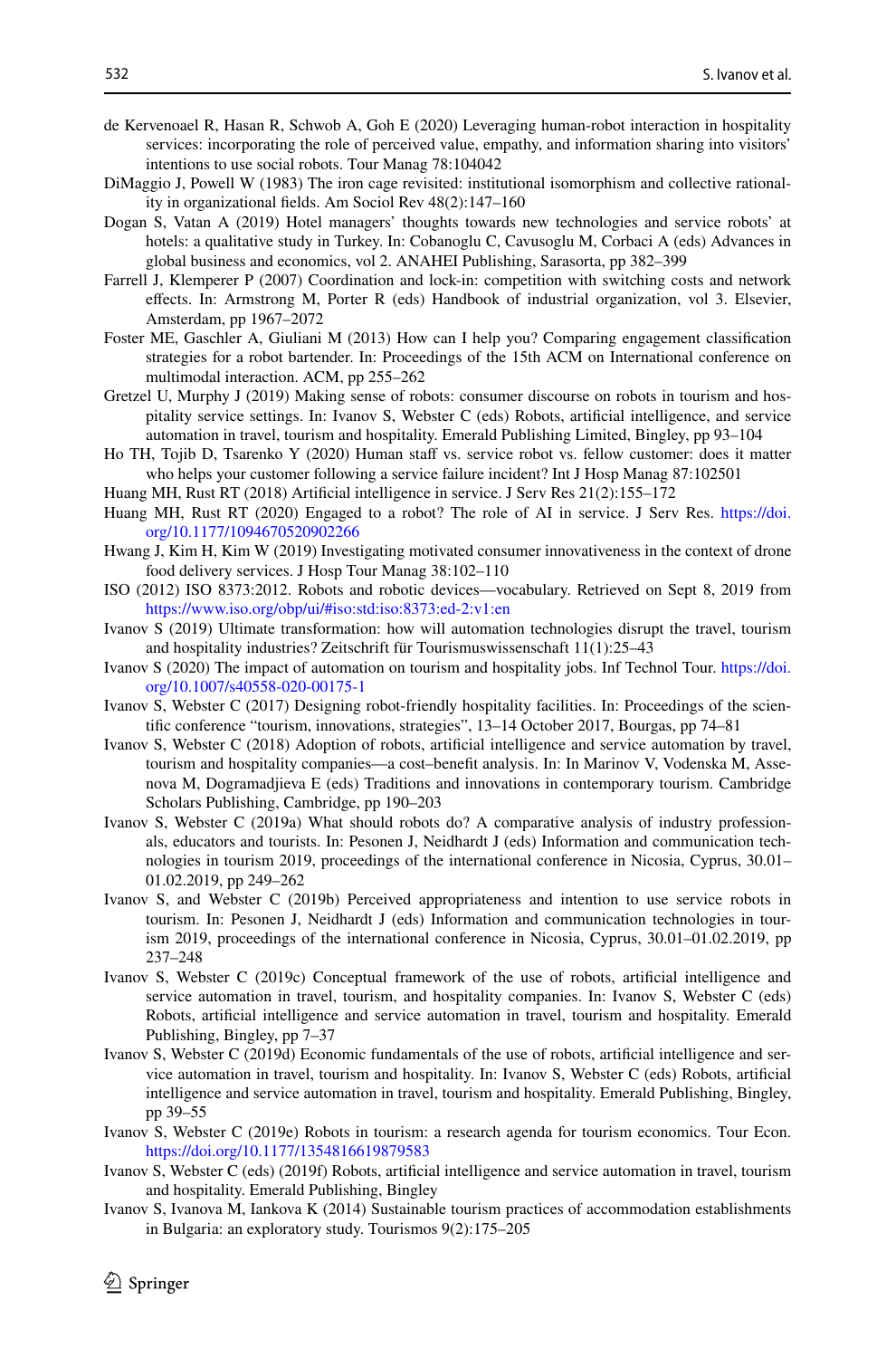- 533
- <span id="page-28-24"></span>Ivanov S, Stoilova E, Illum SF (2015) Conficts between accommodation establishments and travel agencies. Tour Hosp Res 15(1):54–70
- <span id="page-28-5"></span>Ivanov SH, Webster C, Berezina K (2017) Adoption of robots and service automation by tourism and hospitality companies. Revista Turismo Desenvolvimento 27/28:1501–1517
- <span id="page-28-9"></span>Ivanov S, Webster C, Garenko A (2018a) Young Russian adults' attitudes towards the potential use of robots in hotels. Technol Soc 55:24–32. <https://doi.org/10.1016/j.techsoc.2018.06.004>
- <span id="page-28-10"></span>Ivanov S, Webster C, Seyyedi P (2018b) Consumers' attitudes towards the introduction of robots in accommodation establishments. Tourism 63(3):302–317
- <span id="page-28-6"></span>Ivanov S, Gretzel U, Berezina K, Sigala M, Webster C (2019) Progress on robotics in hospitality and tourism: a review of the literature. J Hosp Tour Technol 10(4):489–521. [https://doi.org/10.1108/](https://doi.org/10.1108/JHTT-08-2018-0087) [JHTT-08-2018-0087](https://doi.org/10.1108/JHTT-08-2018-0087)
- <span id="page-28-25"></span>Ivanova M, Ivanov S (2015) Afliation to hotel chains: hotels' perspective. Tour Manag Perspect 16:148–162
- <span id="page-28-20"></span>Johnson RB, Onwuegbuzie AJ (2004) Mixed methods research: a research paradigm whose time has come. Educ Res 33(7):14–26. <https://doi.org/10.3102/0013189X033007014>
- <span id="page-28-15"></span>Kazandzhieva V, Filipova H (2019) Customer attitudes toward robots in travel, tourism, and hospitality: a conceptual framework. In: Ivanov S, Webster C (eds) Robots, artifcial intelligence, and service automation in travel, tourism and hospitality. Emerald Publishing Limited, Bingley, pp 79–92
- <span id="page-28-17"></span>Khoo-Lattimore C, Mura P, Yung R (2019) The time has come: a systematic literature review of mixed methods research in tourism. Curr Issues Tour 22(13):1531–1550
- <span id="page-28-21"></span>Kim JH, Ritchie JB, McCormick B (2012) Development of a scale to measure memorable tourism experiences. J Travel Res 51(1):12–25
- <span id="page-28-13"></span>Kuo C-M, Chen L-C, Tseng C-Y (2017) Investigating an innovative service with hospitality robots. Int J Contemp Hosp Manag 29(5):1305–1321
- <span id="page-28-19"></span>Landis JR, Koch GG (1977) The measurement of observer agreement for categorical data. Biometrics 33(1):159–174.<https://doi.org/10.2307/2529310>
- <span id="page-28-22"></span>Larivière B, Bowen D, Andreassen TW, Kunz W, Sirianni NJ, Voss C, Wünderlich NV, De Keyser A (2017) "Service Encounter 2.0": an investigation into the roles of technology, employees and customers. J Bus Res 79:238–246. <https://doi.org/10.1016/j.jbusres.2017.03.008>
- <span id="page-28-4"></span>Lee WH, Lin CW, Shih KH (2018) A technology acceptance model for the perception of restaurant service robots for trust, interactivity, and output quality. Int J Mobile Commun 16(4):361–376
- <span id="page-28-23"></span>Lee WJ, Kwag SI, Ko YD (2020) Optimal capacity and operation design of a robot logistics system for the hotel industry. Tour Manag 76:103971
- <span id="page-28-14"></span>Li JJ, Bonn MA, Ye BH (2019) Hotel employee's artifcial intelligence and robotics awareness and its impact on turnover intention: the moderating roles of perceived organizational support and competitive psychological climate. Tour Manag 73:172–181
- <span id="page-28-11"></span>Lin H, Chi OH, Gursoy D (2019) Antecedents of customers' acceptance of artifcially intelligent robotic device use in hospitality services. J Hosp Mark Manag 29:1–20
- <span id="page-28-16"></span>Lofredo D, Tavakkoli A (2016) What are European Union public attitudes towards robots. Syst Cybern Inform 14(1):11–19
- <span id="page-28-12"></span>Lu L, Cai R, Gursoy D (2019) Developing and validating a service robot integration willingness scale. Int J Hosp Manag 80:36–51
- <span id="page-28-0"></span>Lu VN, Wirtz J, Kunz WH, Paluch S, Gruber T, Martins A, Patterson PG (2020) Service robots, customers and service employees: what can we learn from the academic literature and where are the gaps? J Serv Theory Pract.<https://doi.org/10.1108/JSTP-04-2019-0088>
- <span id="page-28-2"></span>Lukanova G, Ilieva G (2019) Robots, artifcial intelligence, and service automation in hotels. In: Ivanov S, Webster C (eds) Robots, artifcial intelligence, and service automation in travel, tourism and hospitality. Emerald Publishing Limited, Bingley, pp 157–183
- <span id="page-28-18"></span>Miles BM, Huberman AM (1994) Qualitative data analysis, 2nd edn. Sage Publications, Thousand Oaks
- <span id="page-28-1"></span>Miller MR, Miller R (2017) Robots and robotics: principles, systems, and industrial applications. McGraw-Hill Education, New York
- <span id="page-28-7"></span>Murphy J, Hofacker C, Gretzel U (2017) Dawning of the age of robots in hospitality and tourism: challenges for teaching and research. Eur J Tour Res 15:104–111
- <span id="page-28-8"></span>Murphy J, Gretzel U, Pesonen J (2019) Marketing robot services in hospitality and tourism: the role of anthropomorphism. J Travel Tour Mark 36(7):784–795
- <span id="page-28-3"></span>Nakanishi J, Kuramoto I, Baba J, Ogawa K, Yoshikawa Y, Ishiguro H (2020) Continuous hospitality with social robots at a hotel. SN Appl Sci 2(3):1–13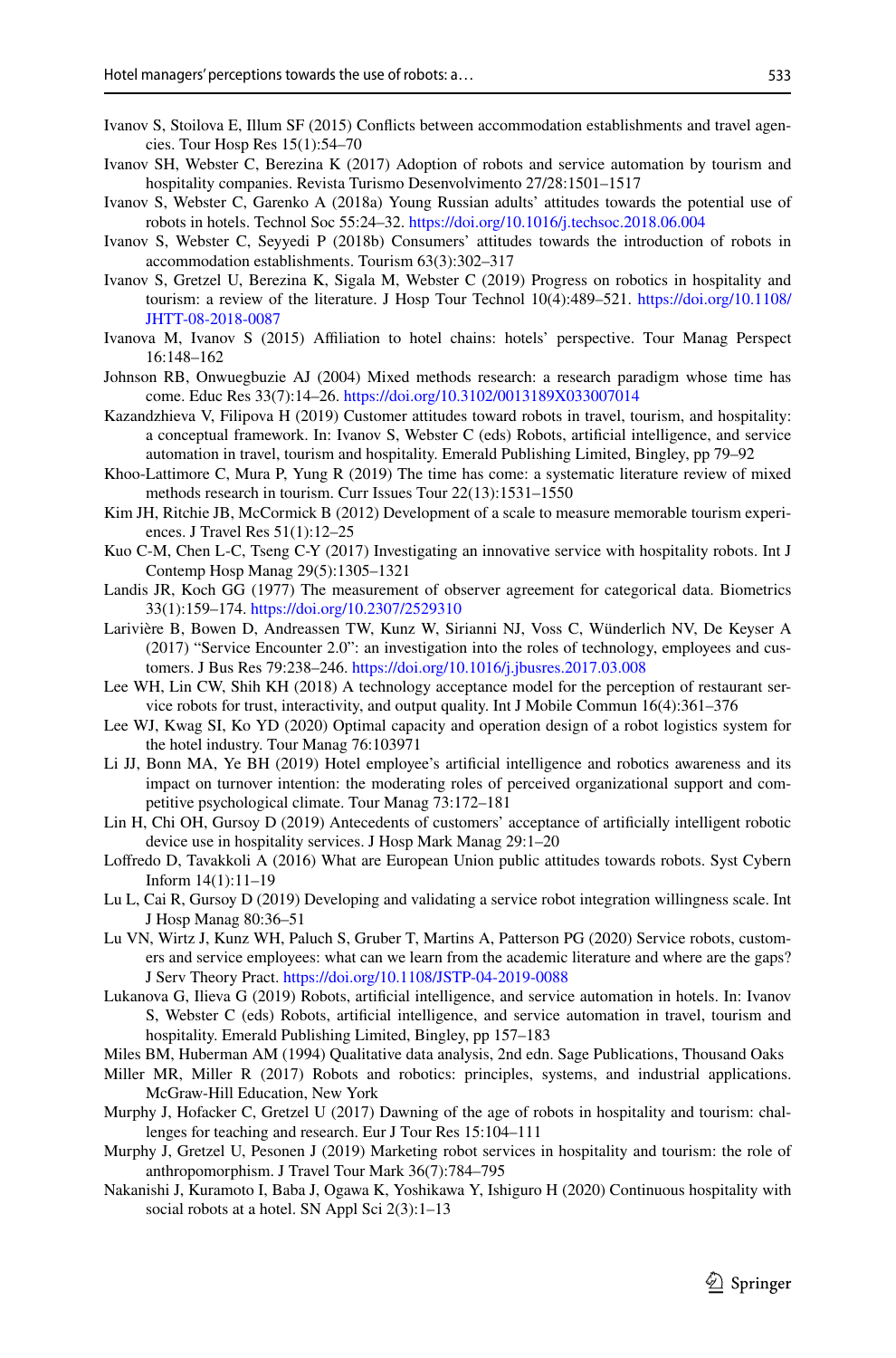- <span id="page-29-18"></span>National Statistics Institute /NSI/ (2020a) Population by settlements and sex. [https://infostat.nsi.bg/infos](https://infostat.nsi.bg/infostat/pages/reports/query.jsf%3fx_2%3d1089) [tat/pages/reports/query.jsf?x\\_2=1089](https://infostat.nsi.bg/infostat/pages/reports/query.jsf%3fx_2%3d1089)
- <span id="page-29-19"></span>National Statistics Institute /NSI/ (2020b) Accommodation establishments. [https://infostat.nsi.bg/infostat/](https://infostat.nsi.bg/infostat/pages/reports/query.jsf%3fx_2%3d1258) [pages/reports/query.jsf?x\\_2=1258](https://infostat.nsi.bg/infostat/pages/reports/query.jsf%3fx_2%3d1258)
- <span id="page-29-17"></span>National Statistics Institute /NSI/ (2020c) Average annual wages and salaries of the employees under labour contract by economic activities (A38) and sex (2008–2018). [https://infostat.nsi.bg/infostat/](https://infostat.nsi.bg/infostat/pages/reports/result.jsf%3fx_2%3d568) [pages/reports/result.jsf?x\\_2=568](https://infostat.nsi.bg/infostat/pages/reports/result.jsf%3fx_2%3d568)
- <span id="page-29-2"></span>Naumov N (2019) The impact of robots, artifcial intelligence, and service automation on service quality and service experience in hospitality. In: Ivanov S, Webster C (eds) Robots, artifcial intelligence and service automation in travel, tourism and hospitality. Emerald Publishing, Bingley, pp 123–133 Nørskov M (2016) Social robots: boundaries, potential, challenges. Routledge, London
- <span id="page-29-7"></span><span id="page-29-1"></span>Ogle A, Lamb D (2019) The role of robots, artifcial intelligence, and service automation in events. In: Ivanov S, Webster C (eds) Robots, artifcial intelligence, and service automation in travel, tourism and hospitality. Emerald Publishing Limited, Bingley, pp 255–269
- <span id="page-29-20"></span>Osawa H, Ema A, Hattori H, Akiya N, Kanzaki N, Kubo A, Koyama T, Ichise R (2017) Analysis of robot hotel: reconstruction of works with robots. In: 2017 26th IEEE international symposium on robot and human interactive communication (RO-MAN). IEEE, pp 219–223
- <span id="page-29-12"></span>Park S (2020) Multifaceted trust in tourism service robots. Ann Tour Res 81:102888
- <span id="page-29-14"></span>Qiu H, Li M, Shu B, Bai B (2020) Enhancing hospitality experience with service robots: the mediating role of rapport building. J Hosp Mark Manag 29(3):247–268
- <span id="page-29-5"></span>Quan W, Kubota N (2017) Evolutionary people tracking for robot partner of information service in public areas. In: International conference on intelligent robotics and applications. Springer, Cham, pp 703–714
- <span id="page-29-8"></span>Rosete A, Soares B, Salvadorinho J, Reis J, Amorim M (2020) Service robots in the hospitality industry: an exploratory literature review. In: International conference on exploring services science. Springer, Cham, pp 174–186
- <span id="page-29-3"></span>Seyitoğlu F, Ivanov S (2020) Service robots as a tool for physical distancing in tourism. Curr Issues Tour **(in press)**
- <span id="page-29-0"></span>Shead S (2019) World's frst robot hotel fres half of its robots. Forbes. [https://www.forbes.com/sites/](https://www.forbes.com/sites/samshead/2019/01/16/worlds-first-robot-hotel-fires-half-of-its-robots/#78bf9dfde1b1) [samshead/2019/01/16/worlds-frst-robot-hotel-fres-half-of-its-robots/#78bf9dfde1b1](https://www.forbes.com/sites/samshead/2019/01/16/worlds-first-robot-hotel-fires-half-of-its-robots/#78bf9dfde1b1)
- <span id="page-29-6"></span>Shiomi M, Sakamoto D, Kanda T, Ishi CT, Ishiguro H, Hagita N (2011) Field trial of a networked robot at a train station. Int J Soc Robot 3(1):27–40
- <span id="page-29-11"></span>Stock RM, Merkle M (2017) A service robot acceptance model: user acceptance of humanoid robots during service encounters. In: Proceedings of the 2017 IEEE international conference on pervasive computing and communications workshops (PerCom workshops), 13–17 March 2017, Kona. [https](https://doi.org/10.1109/percomw.2017.7917585) [://doi.org/10.1109/percomw.2017.7917585](https://doi.org/10.1109/percomw.2017.7917585)
- <span id="page-29-22"></span>Tan N, Mohan RE, Watanabe A (2016) Toward a framework for robot-inclusive environments. Autom Constr 69:68–78
- <span id="page-29-24"></span>Tasci D, Semrad J (2016) Developing a scale of hospitableness: a tale of two worlds. Int J Hosp Manag 53:30–41. <https://doi.org/10.1016/j.ijhm.2015.11.006>
- <span id="page-29-23"></span>Tornatzky LG, Fleischer M (1990) The process of technological innovation. Lexington Books, Lexington
- <span id="page-29-25"></span>Tung V, Au N (2018) Exploring customer experiences with robotics in hospitality. Int J Contemp Hosp Manag 30(7):2680–2697.<https://doi.org/10.1108/IJCHM-06-2017-0322>
- <span id="page-29-9"></span>Tung VWS, Law R (2017) The potential for tourism and hospitality experience research in human–robot interactions. Int J Contemp Hosp Manag 29(10):2498–2513
- <span id="page-29-16"></span>Tuomi A, Tussyadiah I, Stienmetz J (2019) Service robots and the changing roles of employees in restaurants: a cross cultural study. e-Rev Tour Res 17(5):662–673
- <span id="page-29-21"></span>Tuomi A, Tussyadiah I, Ling EC, Miller G, Lee G (2020a) x=(tourism\_work) y=(sdg8) while y= true: automate (x). Ann Tour Res 84:102978
- <span id="page-29-4"></span>Tuomi A, Tussyadiah IP, Stienmetz J (2020b) Applications and implications of service robots in hospitality. Cornell Hosp Q.<https://doi.org/10.1177/1938965520923961>
- <span id="page-29-10"></span>Tussyadiah I (2020) A review of research into automation in tourism: launching the Annals of Tourism Research Curated Collection on Artifcial Intelligence and Robotics in Tourism. Ann Tour Res 81:102883
- <span id="page-29-15"></span>Tussyadiah I, Miller G (2019) Nudged by a robot: responses to agency and feedback. Ann Tour Res 78:102752
- <span id="page-29-13"></span>Tussyadiah IP, Park S (2018) Consumer evaluation of hotel service robots. In: Stangl B, Pesonen J (eds) Information and communication technologies in tourism 2018. Springer, Cham, pp 308–320